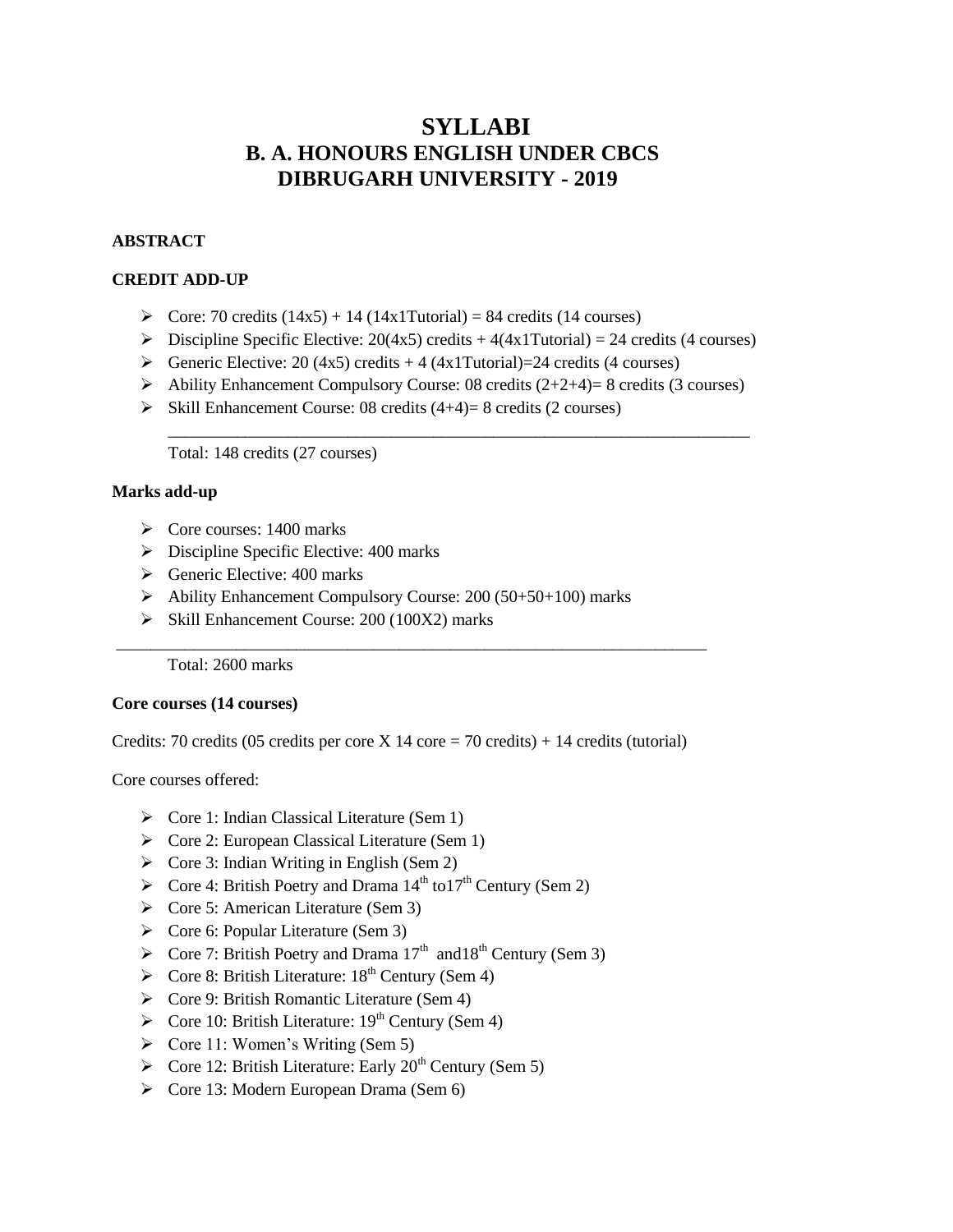$\triangleright$  Core 14: Postcolonial Literature (Sem 6)

#### **Discipline Specific Elective (DSE): (2+2=4 courses)**

Credits: 05 credits per elective  $+ 04$  tutorial credits per elective= 24 credits

Discipline Specific Electives offered:

#### **Sem 5 (any two)**

- DSE 1: Modern Indian Writing in English Translation
- **DSE 2: Literature of the Indian Diaspora**
- **DSE 3: Literary Criticism**
- **EXEL** 1: World Literature

#### **Sem 6 (any two)**

- $\triangleright$  DSE 5: Literary Theory
- **EXECT:** DSE 6: Literature and Cinema
- **DSE 7: Partition Literature**
- > DSE 8: Travel Writing

#### **Generic Elective (GE): (1+1+1+1=4 courses)**

Credits: 05 credits per elective+ 04 credits per tutorial= 24 credits

Generic Electives offered:

- GE 1: Academic Writing and Composition (Sem 1)
- GE 2: Media and Communication Skills (Sem 2)
- GE 3: Language and Linguistics (Sem 3)

GE 4: Contemporary India: Women and Empowerment (Sem 4)

#### **Ability Enhancement Compulsory Course (AECC):**

Credits:  $02+02+4$  credits = 08 credits

Ability Enhancement Compulsory Courses offered:

AECC 1: English Communication (2 credits) (Sem 1)

AECC 2: Alternative English (2 credits) (Sem 1)

AECC 3: Environmental Study (2 credits) (Sem 2)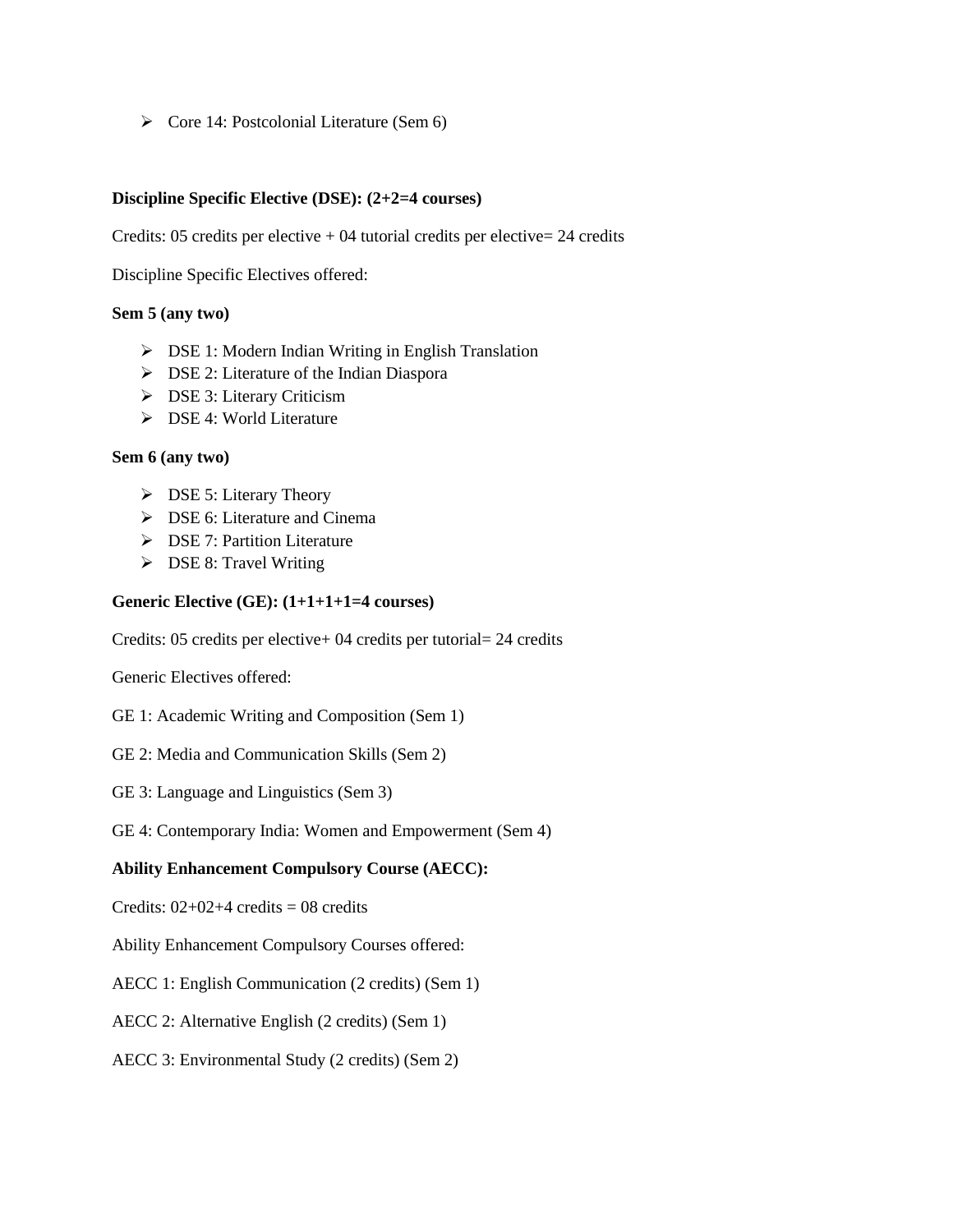## **Skill Enhancement Course (SEC):**

Credits: 04 credits per elective=08 credits

Skill Enhancement Courses offered:

## **Sem 3 (Any one)**

SEC 1: English Language Teaching (ELT)

SEC 2: Soft Skills

## **Sem 4 (Any one)**

SEC 3: Creative Writing

SEC 4: Business Communication

## **Distribution of Courses:**

Sem I: **2 Core Courses** (Core 1& 2), **2 AECC** (AECC 1: English Communication, AECC 2: Alternative English), **1 GE** (GE 1: Academic Writing & Composition)

Sem II: **2 Core Courses** (Core 3& 4), **1 AECC** (AECC 3: Environmental Science), **1 GE** (GE 2: Media and Communication Skills)

Sem III: **3 Core Courses** (Core 5, 6, 7), **1 SEC** (SEC 1: ELT or SEC 2: Soft Skills), **1 GE** (GE 3: Language and Linguistics)

Sem IV: **3 Core Courses** (Core 8, 9, 10), **1 SEC** (SEC 3: Creative Writing or SEC 4: Business Communication), **1 GE** (GE 4: Contemporary India: Women and Empowerment)

Sem V: **2 Core Courses** (Core 11, 12), **2 DSE (out of 4 choices)** (DSE 1: Modern Indian Writing in English Translation, DSE 2: Literature of the Indian Diaspora, DSE 3: Literary Criticism, DSE 4: World Literature)

Sem VI: **2 Core Courses** (Core 13, 14), **2 DSE (out of 4 choices)** (DSE 5: Literary Theory, DSE 6: Literature and Cinema, DSE 7: Partition Literature, DSE 8: Travel Writing)

## **Scheme of Evaluation:**

## **For Core English Honours Papers:**

## **Internal Assessment: 20 marks**

(Sessional test 1: 5marks, Sessional test 2: 5 marks, Presentation/viva voce/Group discussion: 5 marks, Attendence: 5 marks)

\_\_\_\_\_\_\_\_\_\_\_\_\_\_\_\_\_\_\_\_\_\_\_\_\_\_\_\_\_\_\_\_\_\_\_\_\_\_\_\_\_\_\_\_\_\_\_\_\_\_\_\_\_\_\_\_\_\_\_\_\_\_\_\_\_\_\_\_\_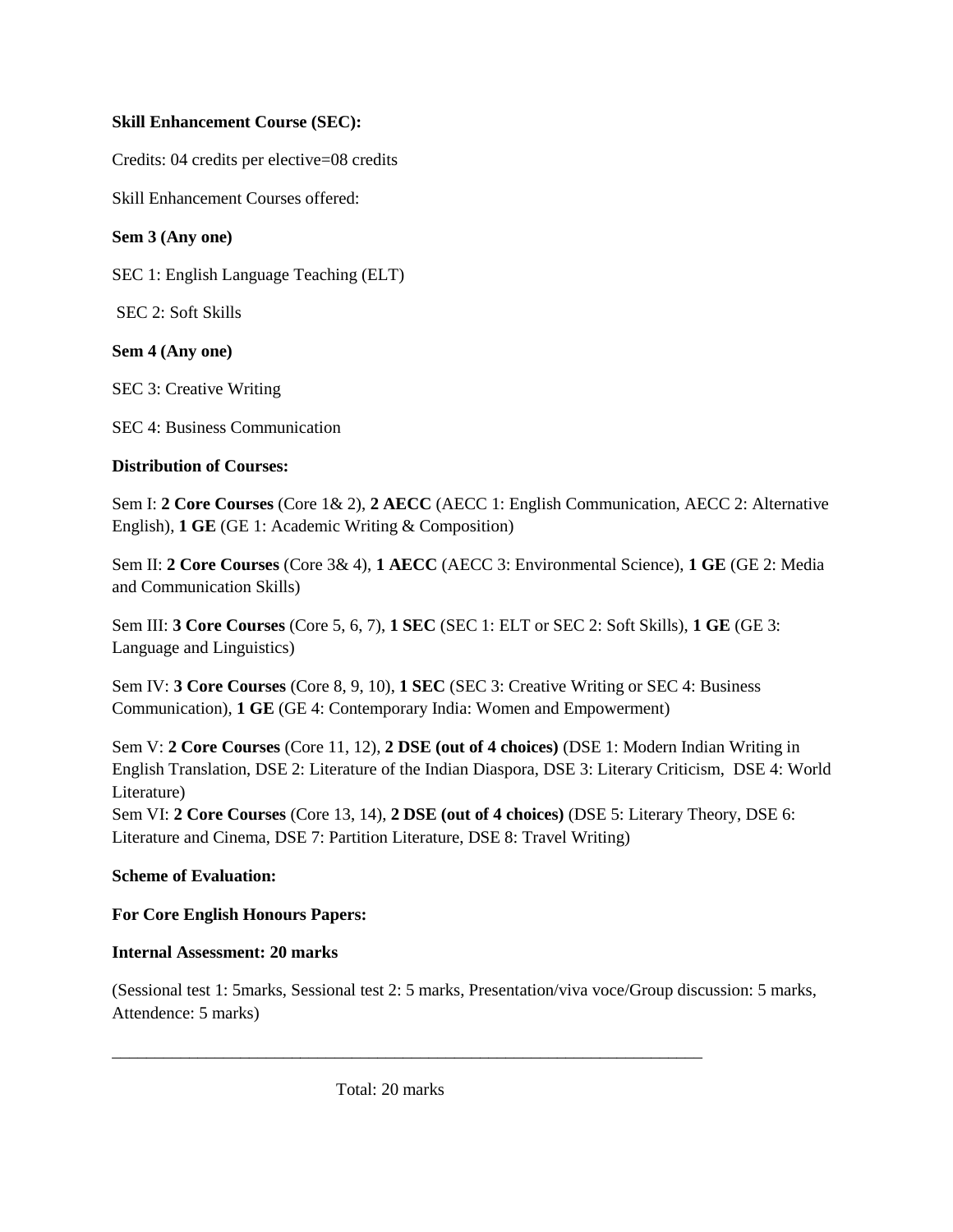#### **Final Examination: 80 marks**

Unit 1: 1 long answer question + 1 short note/analysis  $(15+05)$  = 20 marks

Unit 2: 1 long answer question + 1 short note /analysis  $(15+05)$  = 20 marks

Unit 3: 1 long answer question + 1 short note/analysis  $(15+05)$  = 20 marks

Unit 4: 1 long answer question + 1 short note/analysis  $(15+05)$  = 20 marks

Total:  $= 80$  marks

\_\_\_\_\_\_\_\_\_\_\_\_\_\_\_\_\_\_\_\_\_\_\_\_\_\_\_\_\_\_\_\_\_\_\_\_\_\_\_\_\_\_\_\_\_\_\_\_\_\_\_\_\_\_\_\_\_\_\_\_\_\_\_\_\_\_\_\_\_\_\_

#### **For DISCIPLINE CENTRIC ELECTIVE (DSE)**

#### **Internal Assessment: 20 marks**

(Sessional test 1: 5marks, Sessional test 2: 5 marks, Presentation/viva voce/Group discussion: 5 marks, Attendance: 5 marks)

Total: 20 marks

\_\_\_\_\_\_\_\_\_\_\_\_\_\_\_\_\_\_\_\_\_\_\_\_\_\_\_\_\_\_\_\_\_\_\_\_\_\_\_\_\_\_\_\_\_\_\_\_\_\_\_\_\_\_\_\_\_\_\_\_\_\_\_\_\_\_\_\_\_

#### **Final Examination: 80 marks**

Unit 1: 1 long answer question + 1 short note/analysis  $(15+05)$  = 20 marks Unit 2: 1 long answer question + 1 short note /analysis  $(15+05) = 20$  marks Unit 3: 1 long answer question + 1 short note/analysis  $(15+05)$  = 20 marks Unit 4: 1 long answer question + 1 short note/analysis  $(15+05)$  = 20 marks

Total:  $= 80$  marks

\_\_\_\_\_\_\_\_\_\_\_\_\_\_\_\_\_\_\_\_\_\_\_\_\_\_\_\_\_\_\_\_\_\_\_\_\_\_\_\_\_\_\_\_\_\_\_\_\_\_\_\_\_\_\_\_\_\_\_\_\_\_\_\_\_\_\_\_\_\_\_

#### **For Generic Elective Papers:**

#### **Internal Assessment: 20 marks**

(Sessional test 1: 5marks, Sessional test 2: 5 marks, Presentation/viva voce/Group discussion: 5 marks, Attendence: 5 marks)

Total: 20 marks

\_\_\_\_\_\_\_\_\_\_\_\_\_\_\_\_\_\_\_\_\_\_\_\_\_\_\_\_\_\_\_\_\_\_\_\_\_\_\_\_\_\_\_\_\_\_\_\_\_\_\_\_\_\_\_\_\_\_\_\_\_\_\_\_\_\_\_\_\_

#### **Final Examination: 80 marks**

Unit 1: 1 long answer question + 1 short note/analysis  $(15+05)$  = 20 marks

Unit 2: 1 long answer question + 1 short note /analysis  $(15+05) = 20$  marks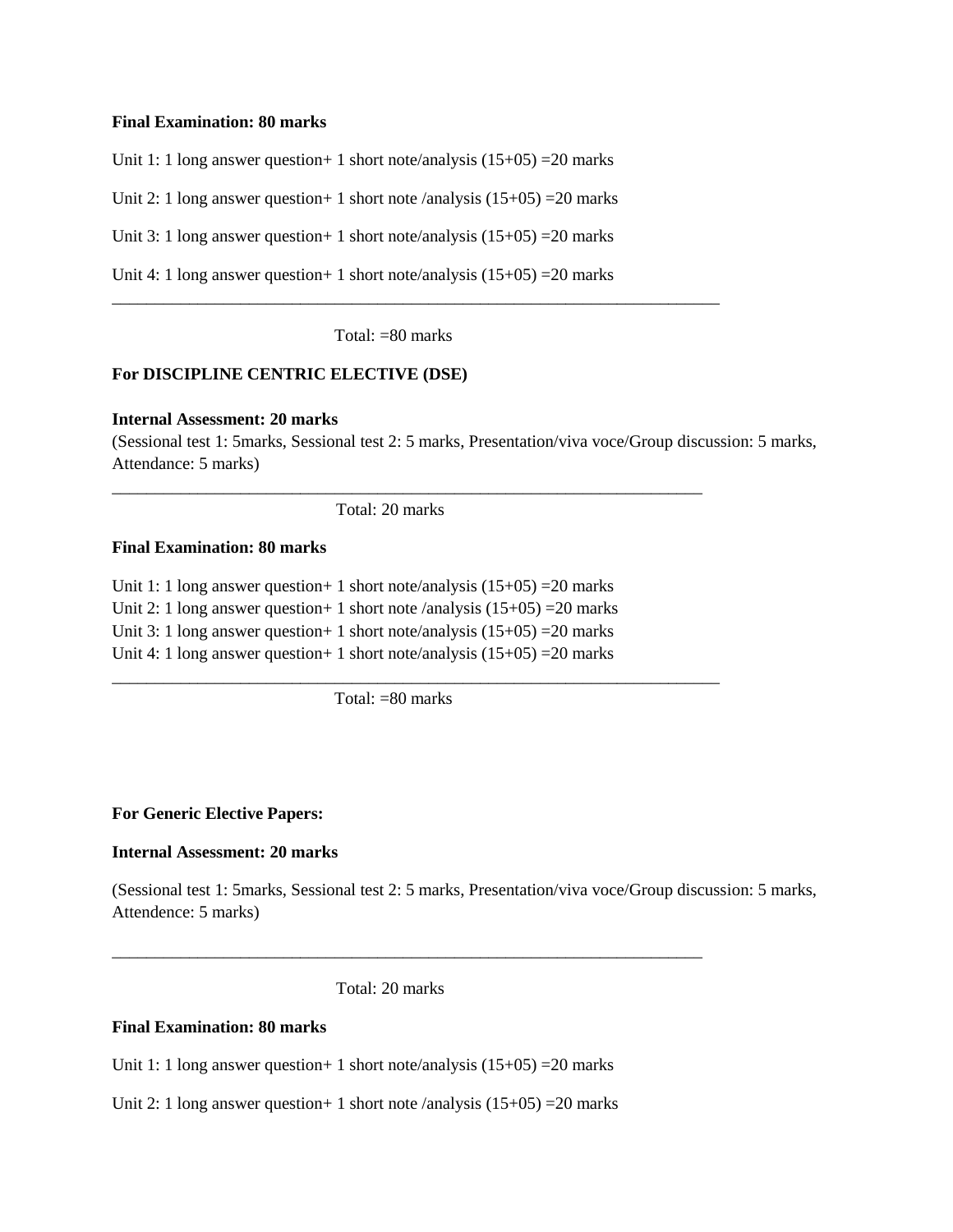Unit 3: 1 long answer question + 1 short note/analysis  $(15+05)$  = 20 marks

Unit 4: 1 long answer question + 1 short note/analysis  $(15+05)$  = 20 marks

Total: =80 marks

\_\_\_\_\_\_\_\_\_\_\_\_\_\_\_\_\_\_\_\_\_\_\_\_\_\_\_\_\_\_\_\_\_\_\_\_\_\_\_\_\_\_\_\_\_\_\_\_\_\_\_\_\_\_\_\_\_\_\_\_\_\_\_\_\_\_\_\_\_\_\_

## **For Ability Enhancement Compulsory Course Paper (English Communication and Alternative English) of Two Credits each**

#### **English Communication (AECC 1):**

#### **Midterm test [10 marks]**

Writing : 1 question: 04 x 01qn= 04 marks Speaking: 2 questions:  $03x02$  qns = 06 marks Total 10 marks **Final Semester Examination [40 Marks]** Unit 1: 02 questions  $02x$  05 qns= 10 marks Unit 2: 02 questions  $02 \times 05$  qns= 10 marks Unit 3: 02 questions  $02 \times 5$  qns= 10 marks Unit 4:  $02$  questions  $02 \times 5$  qns=  $10$  marks

Total 40 marks

## **Alternative English(AECC 2):**

#### **Midterm test [10 marks]**

First Sessional Test : 1 qns x 5 =5 marks Second Sessional Test: 1<sup>2</sup> qns x 5 = 5 marks Total: 10 marks

Final Semester Examination[40 marks] Unit 1: 5qnsx4=20marks Unit 2:5qnsx4=20marks

Total=40 marks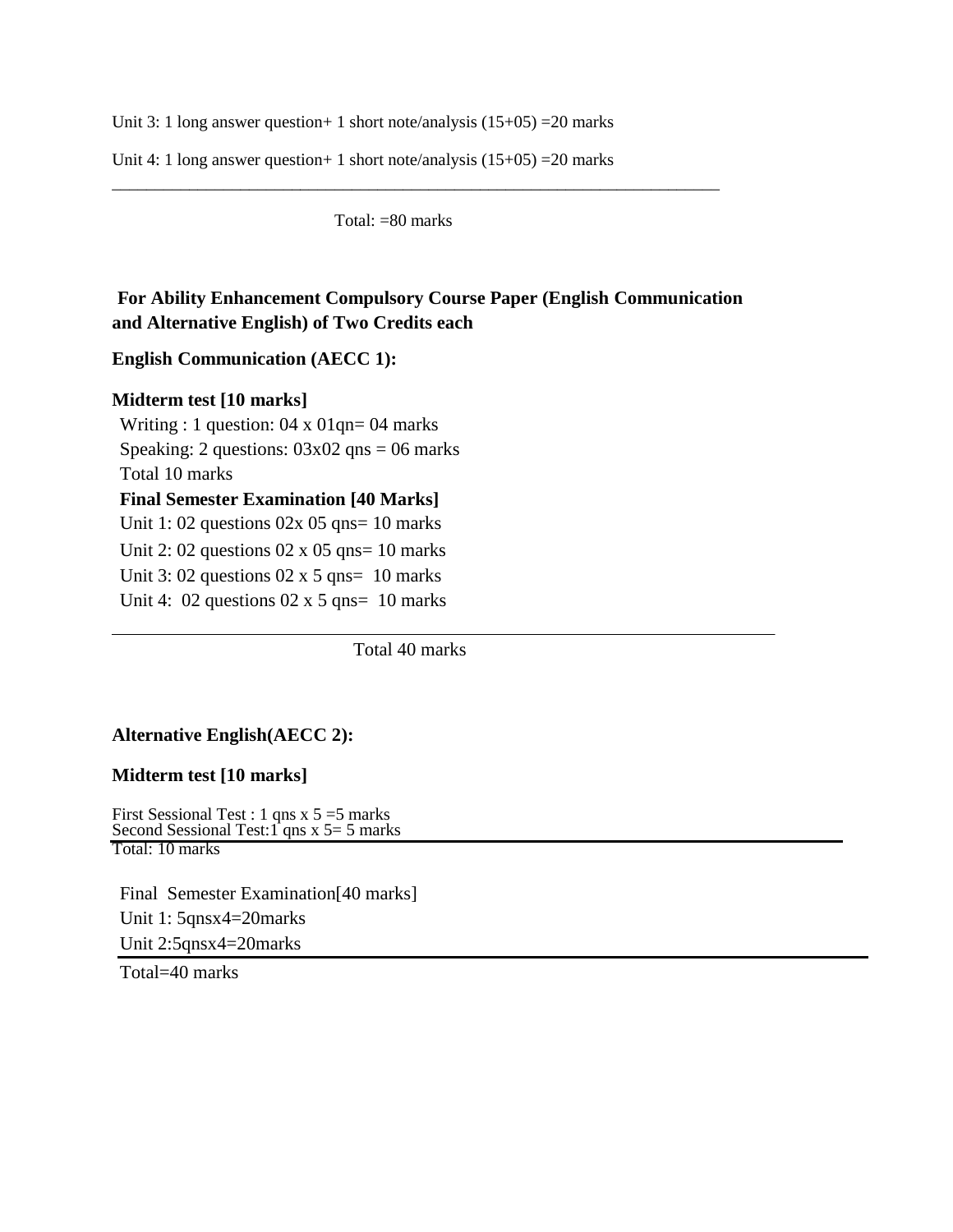## **FIRST SEMESTER COURSE CODE: 10100 COURSE 1: INDIAN CLASSICAL LITERATURE (CORE) CREDITS ASSIGNED: 6 CREDITS**

**COURSE OBJECTIVES:** The objective of this course is to acquaint the students with the rich cultural heritage of ancient Indian literature, especially Sanskrit Literature. Indian classical literature can claim the rare distinction of attaining the summit of creative excellence and artistic/aesthetic sensibility, especially in Sanskrit in the immortal plays of Kalidasa, the epics *The Ramayana* and *The Mahabharata*, Shudraka's *Mrcchakatika,* among others. Although Srimanta Sankaradeva of Assam cannot be regarded as 'classical' from the purview of temporality, his works are characterised by classical sensibilities and in the context of Assamese literature and culture, his works are held as immortal classics. Therefore, Sankardeva's inclusion in this course is determined by his works' timeless appeal and relevance. One of his famous plays *Parijata Harana* has been included.

#### **UNIT 1: CLASSICAL SANSKRIT DRAMA**

Kalidasa, *Abhijnana Shakuntalam*, tr. Chandra Rajan, in *Kalidasa: The Loom of Time* (New

Delhi: Penguin, 1989).

#### **UNIT II: SELECTIONS FROM EPIC SANSKRIT LITERATURE**

Vyasa, 'The Dicing' and 'The Sequel to Dicing, 'The Book of the Assembly Hall', 'The

Temptation of Karna', Book V 'The Book of Effort', in *The Mahabharata*: tr. and ed.

J.A.B. van Buitenen (Chicago: Brill, 1975) pp. 106–69.

#### **UNIT III: SANSKRIT DRAMA**

Sudraka, *Mrcchakatika*, tr. M.M. Ramachandra Kale (New Delhi: Motilal Banarasidass,

1962).

#### **UNIT IV: CLASSICAL ASSAMESE DRAMA**

Shankaradeva, *Parijata Harana* [trans. William L. Smith] from *Krishna*. *A Source Book*, ed.

Edwin Francis Bryant (London: OUP, 2007). [www.atributetosankaradeva.org/parijata.pdf]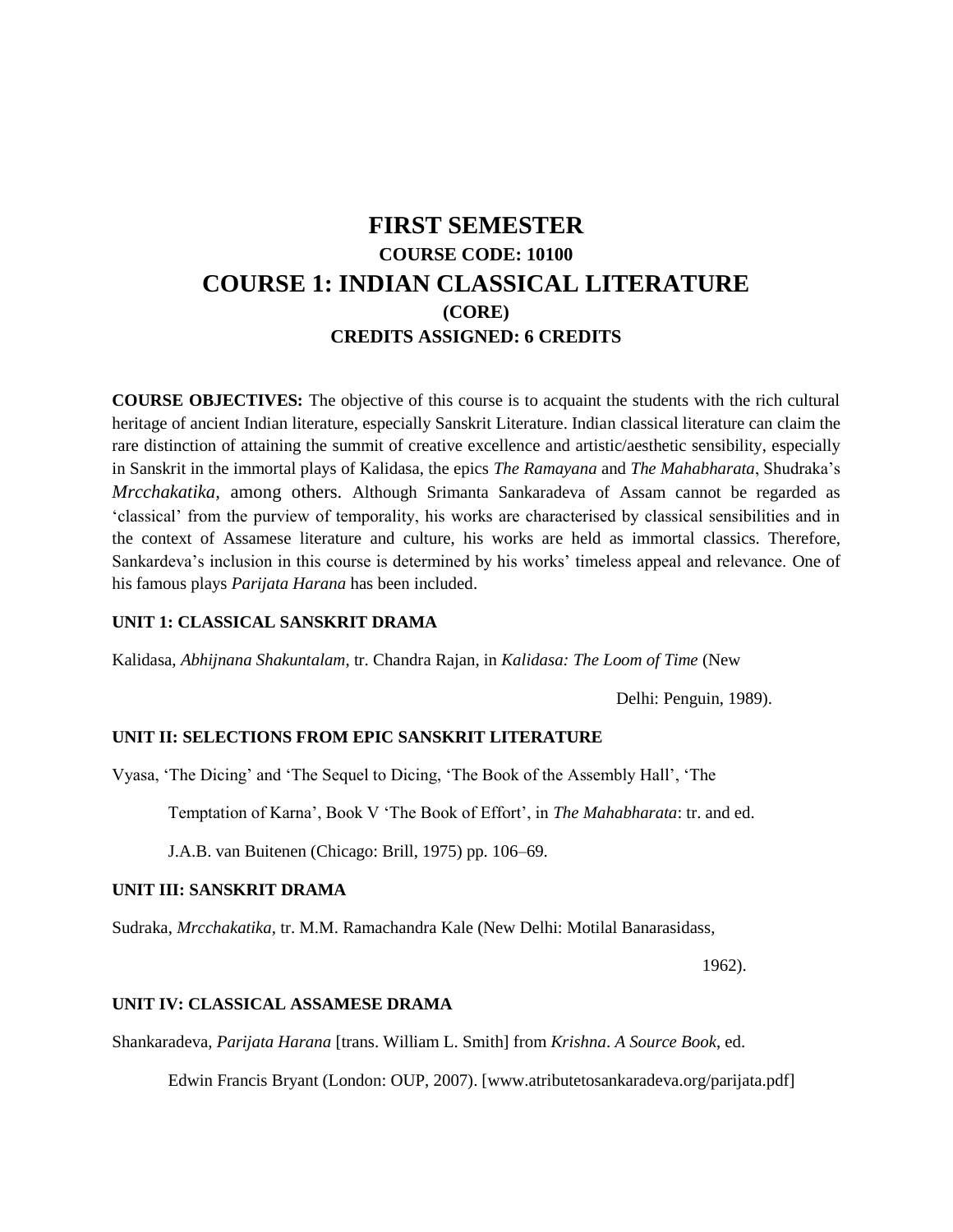## **SUGGESTED TOPICS AND BACKGROUND PROSE READINGS FOR CLASS PRESENTATIONS**

#### **TOPICS**

The Indian Epic Tradition: Themes and Recensions Classical Indian Drama: Theory and Practice *Alankara* and *Rasa*  Dharma and the Heroic Neo-vaishnavaite Movement in Assam *Ankiya Nat*

#### **MODE OF ASSESSMENT:**

#### **Internal Assessment: 20 marks**

(Sessional test 1: 5marks, Sessional test 2: 5 marks, Presentation/viva voce/Group discussion: 5 marks, Attendance: 5 marks)

Total: 20 marks

\_\_\_\_\_\_\_\_\_\_\_\_\_\_\_\_\_\_\_\_\_\_\_\_\_\_\_\_\_\_\_\_\_\_\_\_\_\_\_\_\_\_\_\_\_\_\_\_\_\_\_\_\_\_\_\_\_\_\_\_\_\_\_\_\_\_\_\_\_

#### **Final Examination: 80 marks**

Unit 1: 1 long answer question + 1 short note/analysis  $(15+05) = 20$  marks Unit 2: 1 long answer question + 1 short note /analysis  $(15+05)$  = 20 marks Unit 3: 1 long answer question + 1 short note/analysis  $(15+05) = 20$  marks Unit 4: 1 long answer question + 1 short note/analysis  $(15+05) = 20$  marks

Total: =80 marks

\_\_\_\_\_\_\_\_\_\_\_\_\_\_\_\_\_\_\_\_\_\_\_\_\_\_\_\_\_\_\_\_\_\_\_\_\_\_\_\_\_\_\_\_\_\_\_\_\_\_\_\_\_\_\_\_\_\_\_\_\_\_\_\_\_\_\_\_\_\_\_

#### **EXPECTED LEARNER OUTCOME**

After completing this course, the learner shall be in a position to understand and appreciate the rich Indian classical literary tradition including its distinctive aesthetic philosophies. It would provide them with the conceptual resources to make a comparative assessment between the Indian and the Western classical tradition, thereby enabling their knowledge and understanding of the two great ancient literary traditions.

#### **RECOMMENDED READINGS**

1. Bharata, *Natyashastra*, tr. Manomohan Ghosh, vol. I, 2nd edn (Calcutta: Granthalaya, 1967) chap. 6: 'Sentiments', pp. 100–18.

2. Iravati Karve, 'Draupadi', *in Yuganta: The End of an Epoch* (Hyderabad: Disha, 1991) pp. 79–105.

3. J.A.B. Van Buitenen, 'Dharma and Moksa', in Roy W. Perrett, ed., *Indian Philosophy, vol. V, Theory of Value: A Collection of Readings* (New York: Garland, 2000) pp. 33–40.

4. Vinay Dharwadkar, 'Orientalism and the Study of Indian Literature', in *Orientalism and the Postcolonial Predicament: Perspectives on South Asia*, ed. Carol A. Breckenridge and Peter van der Veer (New Delhi: OUP, 1994) pp. 158–95.

5. Maheswar Neog, *Sankaradeva*. (New Delhi: NBT, 2005).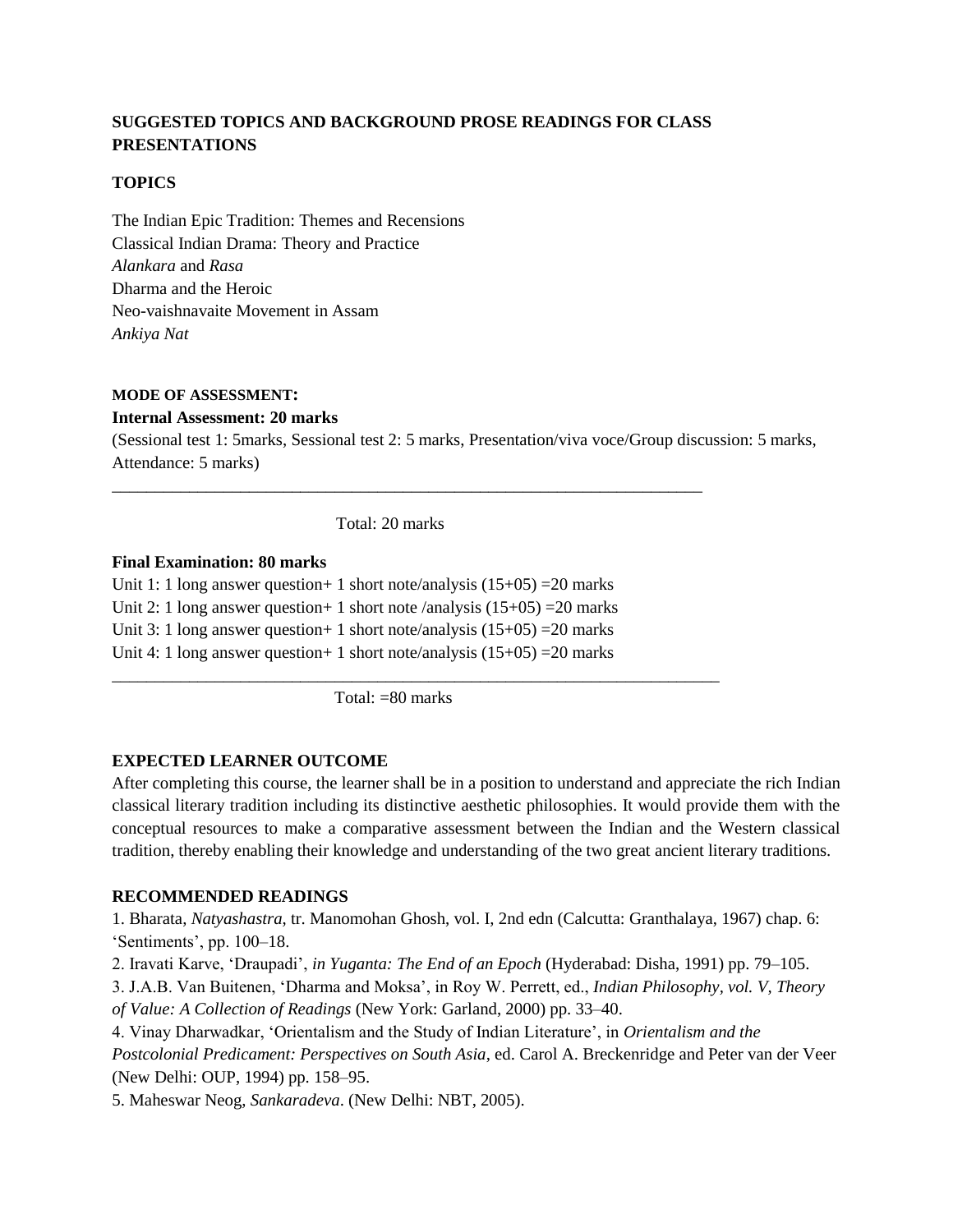6. Maheswar Neog, *Early History of the Vaisnava Faith and Movement in Assam: Sankaradeva and His Times* (1965; reprint, Delhi: Motilal Banarsidass, 1983).

7, Birinchi Kumar Barua, ed, *Ankiya Nat* (1940), 3rd ed. (Guwahati: Department of Historical and Antiquarian Studies in Assam, 1983).

## **COURSE CODE: 10200 COURSE 2: EUROPEAN CLASSICAL LITERATURE (CORE) CREDITS ASSIGNED: 6 CREDITS**

**COURSE OBJECTIVES:** European Classical literature implies the literature of ancient Greece and Rome. The study of 'ancient Greek literature' implies a study of literature written in Greek in the pre-Christian period, by non-Christians in the first six centuries of the Christian era. Roman literature, written in the Latin language remains an enduring legacy of the culture of ancient Rome. Latin literature drew heavily on the traditions of other cultures, particularly the more mature literary tradition of Greece, and the strong influence of earlier Greek authors are seen. The purpose of this course is to acquaint learners with the great heritage of European classical literature, starting from Homer's epic *The Iliad* to the satires of Horace. The importance of this course rests on the fact that English literature is heavily indebted to the classical works of Greece and Rome. Whether it is tragedy or comedy, satire or criticism, epic or lyric, the influence of classical literature in the works of the English authors is clearly in evidence. Therefore, learners will be acquainted with immortal classics like *The Iliad* and *Metamorphosis*, they get to learn about the difference between the Greek classics and the Latin classics, the different genres dabbled in by the classical writers, such as, tragedy, comedy, epic, satire, criticism and so forth.

#### **UNIT I: CLASSICAL GREEK EPIC**

1. Homer, *The Iliad*, tr. E.V. Rieu (Harmondsworth: Penguin,1985).

#### **UNIT II: CLASSICAL GREEK TRAGEDY**

2. Sophocles , *Antigone*, tr. Robert Fagles in *Sophocles: The Three Theban Plays*

(Harmondsworth: Penguin, 1984).

#### **UNIT III: CLASSICAL ROMAN COMEDY**

3. Plautus, *Pot of Gold*, tr. E.F. Watling (Harmondsworth: Penguin, 1965).

## **UNIT IV: CLASSICAL ROMAN EPIC/NARRATIVE POEM**

- 4. Ovid, Selections from *Metamorphoses* 'Bacchus', (Book III), 'Pyramus and Thisbe' (Book IV), 'Philomela' (Book VI), tr. Mary M. Innes (Harmondsworth: Penguin, 1975).
- 5. Horace 'Satires I: 4, in *Horace: Satires and Epistles and Persius: Satires*, tr. Niall Rudd (Harmondsworth: Penguin, 2005).

### **SUGGESTED TOPICS AND BACKGROUND PROSE READINGS FOR CLASS PRESENTATIONS TOPICS**

The Epic Comedy and Tragedy in Classical Drama The Athenian City State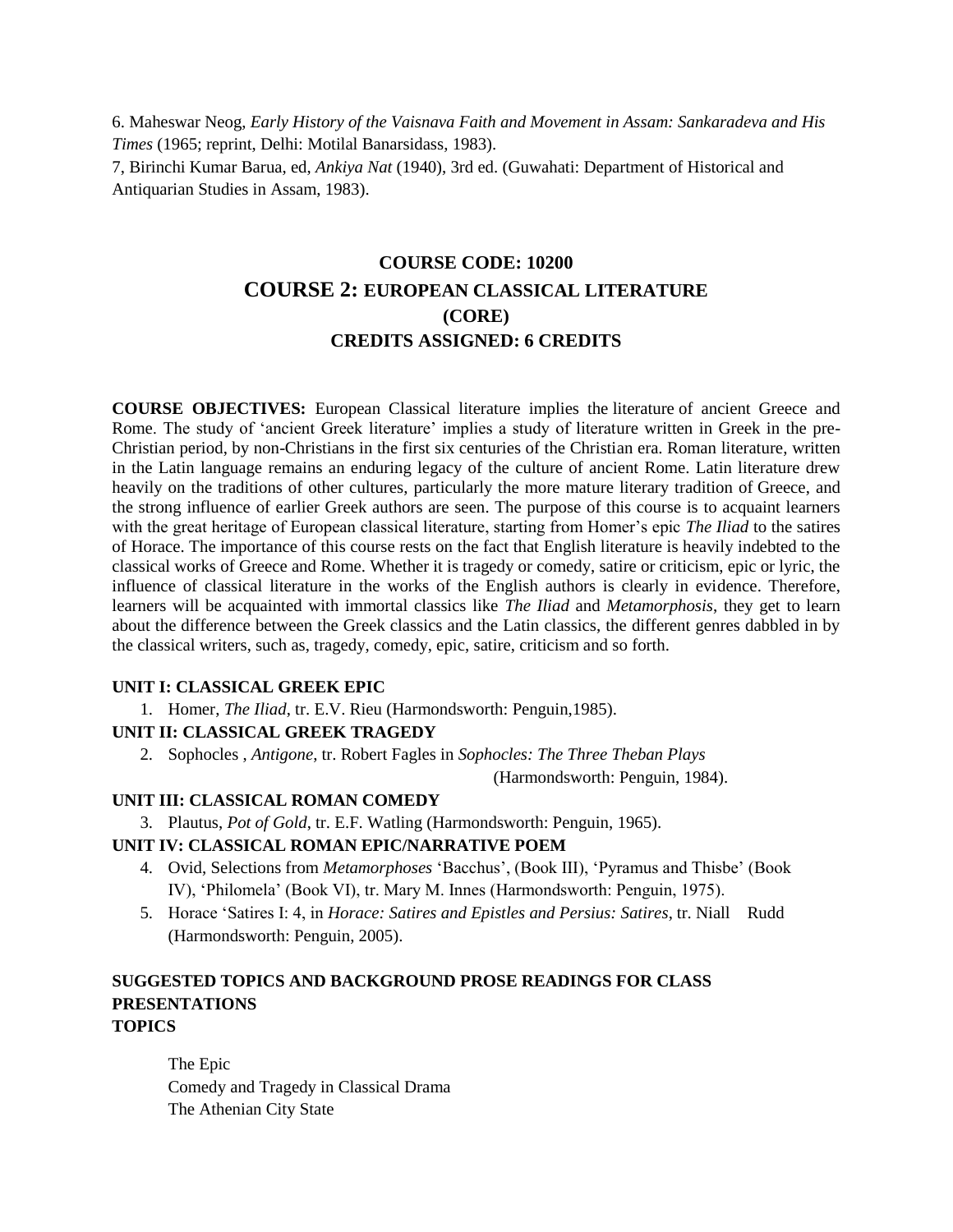Catharsis and Mimesis Satire Literary Cultures in Augustan Rome

#### **MODE OF ASSESSMENT:**

#### **Internal Assessment: 20 marks**

(Sessional test 1: 5marks, Sessional test 2: 5 marks, Presentation/viva voce/Group discussion: 5 marks, Attendance: 5 marks)

Total: 20 marks

\_\_\_\_\_\_\_\_\_\_\_\_\_\_\_\_\_\_\_\_\_\_\_\_\_\_\_\_\_\_\_\_\_\_\_\_\_\_\_\_\_\_\_\_\_\_\_\_\_\_\_\_\_\_\_\_\_\_\_\_\_\_\_\_\_\_\_\_\_

#### **Final Examination: 80 marks**

Unit 1: 1 long answer question + 1 short note/analysis  $(15+05)$  = 20 marks Unit 2: 1 long answer question + 1 short note /analysis  $(15+05)$  = 20 marks Unit 3: 1 long answer question + 1 short note/analysis  $(15+05)$  = 20 marks Unit 4: 1 long answer question + 1 short note/analysis  $(15+05)$  = 20 marks

Total: =80 marks

\_\_\_\_\_\_\_\_\_\_\_\_\_\_\_\_\_\_\_\_\_\_\_\_\_\_\_\_\_\_\_\_\_\_\_\_\_\_\_\_\_\_\_\_\_\_\_\_\_\_\_\_\_\_\_\_\_\_\_\_\_\_\_\_\_\_\_\_\_\_\_

#### **EXPECTED LEARNER OUTCOME**

After the completion of the course, the learners shall be in a position to understand the source of Western literary paradigm – a formation that was responsible for constituting the great tradition of the western canon, and one which govern our critical or comparative touchstone on 'what good literature ought to be.'

#### **RECOMMENDED READINGS**

1. Aristotle, *Poetics*, translated with an introduction and notes by Malcolm Heath, (London: Penguin, 1996) chaps. 6–17, 23, 24, and 26.

2. Plato, *The Republic*, Book X, tr. Desmond Lee (London: Penguin, 2007).

3. Horace, *Ars Poetica*, tr. H. Rushton Fairclough, Horace: Satires, Epistles and Ars Poetica (Cambridge Mass.: Harvard University Press, 2005) pp. 451–73.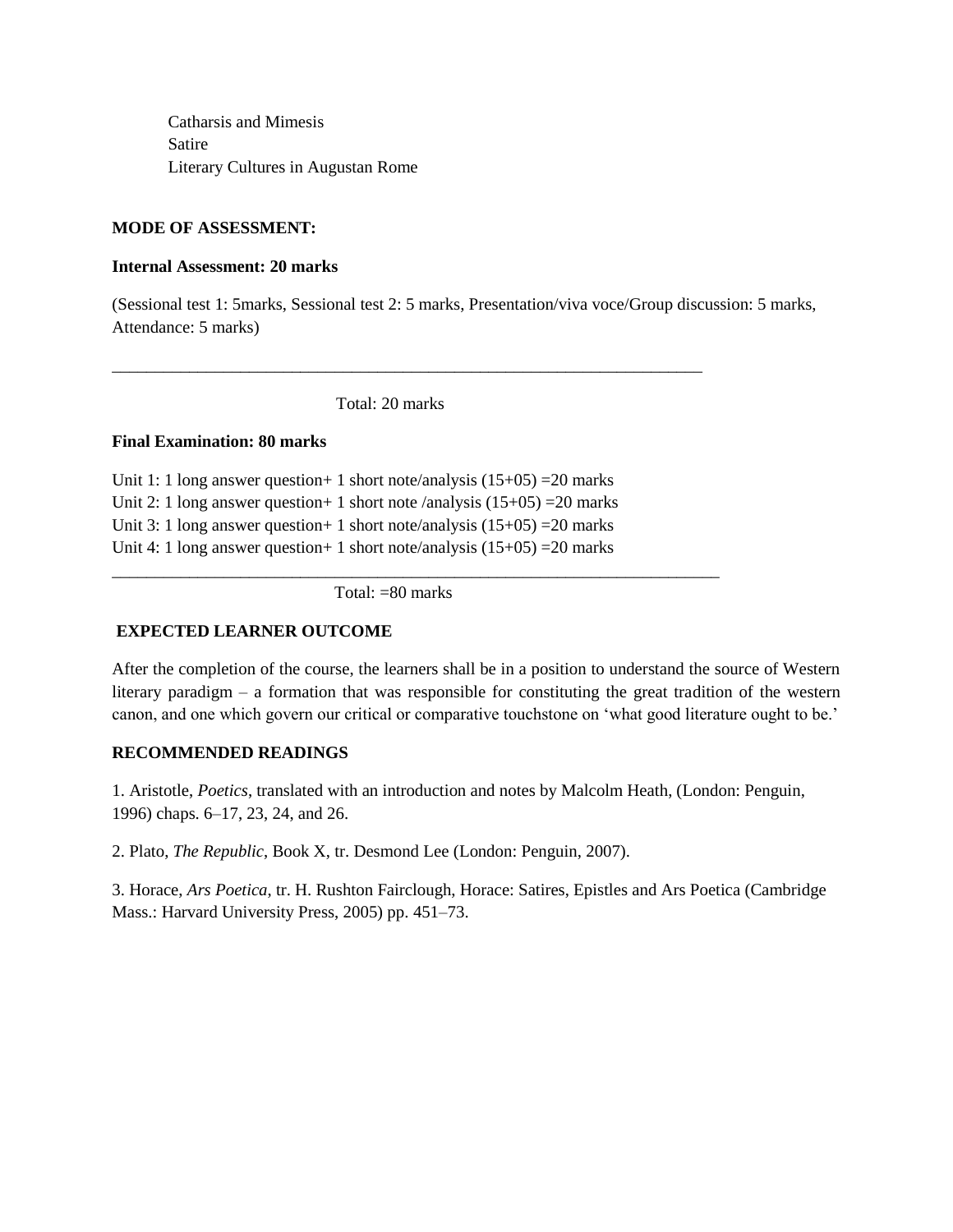## **GENERIC ELECTIVE (GE)**

Credits: 05 credits per elective+ 04 credits per tutorial= 24 credits

## **FIRST SEMESTER**

## **COURSE CODE: 10210 GE 1: ACADEMIC WRITING AND COMPOSITION CREDITS ASSIGNED: 6 CREDITS**

**COURSE OBJECTIVES:** This course aims to prepare students for work in high level English courses in which research writing is a requirement. It introduces basic research writing skills including: conducting research, note taking, paraphrase, summary, direct quotation, positioning, and MLA or APA style citation. The course will place equal or greater emphasis on macro-level composition skills such as: essay structure, paragraph structure, coherence, unity; and micro-level skills such as: sentence structure, grammar, vocabulary, spelling and mechanics. Students will learn how to read carefully, write effective arguments, understand the writing process, engage with others' ideas, cite accurately, and craft powerful prose.

## **UNIT I**

Introduction to the Conventions of Academic Writing

## **UNIT II**

Critical Thinking: Syntheses, Analyses, and Evaluation

## **UNIT III**

Structuring an Argument: Introduction, Interjection, and Conclusion

#### **UNIT IV**

Citing Resources; Editing, Book and Media Review

## **MODE OF ASSESSMENT:**

## **Internal Assessment: 20 marks**

(Sessional test 1: 5marks, Sessional test 2: 5 marks, Presentation/viva voce/Group discussion: 5 marks, Attendance: 5 marks)

Total: 20 marks

\_\_\_\_\_\_\_\_\_\_\_\_\_\_\_\_\_\_\_\_\_\_\_\_\_\_\_\_\_\_\_\_\_\_\_\_\_\_\_\_\_\_\_\_\_\_\_\_\_\_\_\_\_\_\_\_\_\_\_\_\_\_\_\_\_\_\_\_\_

#### **Final Examination: 80 marks**

Unit 1: 1 long answer question + 1 short note/analysis  $(15+05)$  = 20 marks Unit 2: 1 long answer question + 1 short note /analysis  $(15+05) = 20$  marks Unit 3: 1 long answer question + 1 short note/analysis  $(15+05) = 20$  marks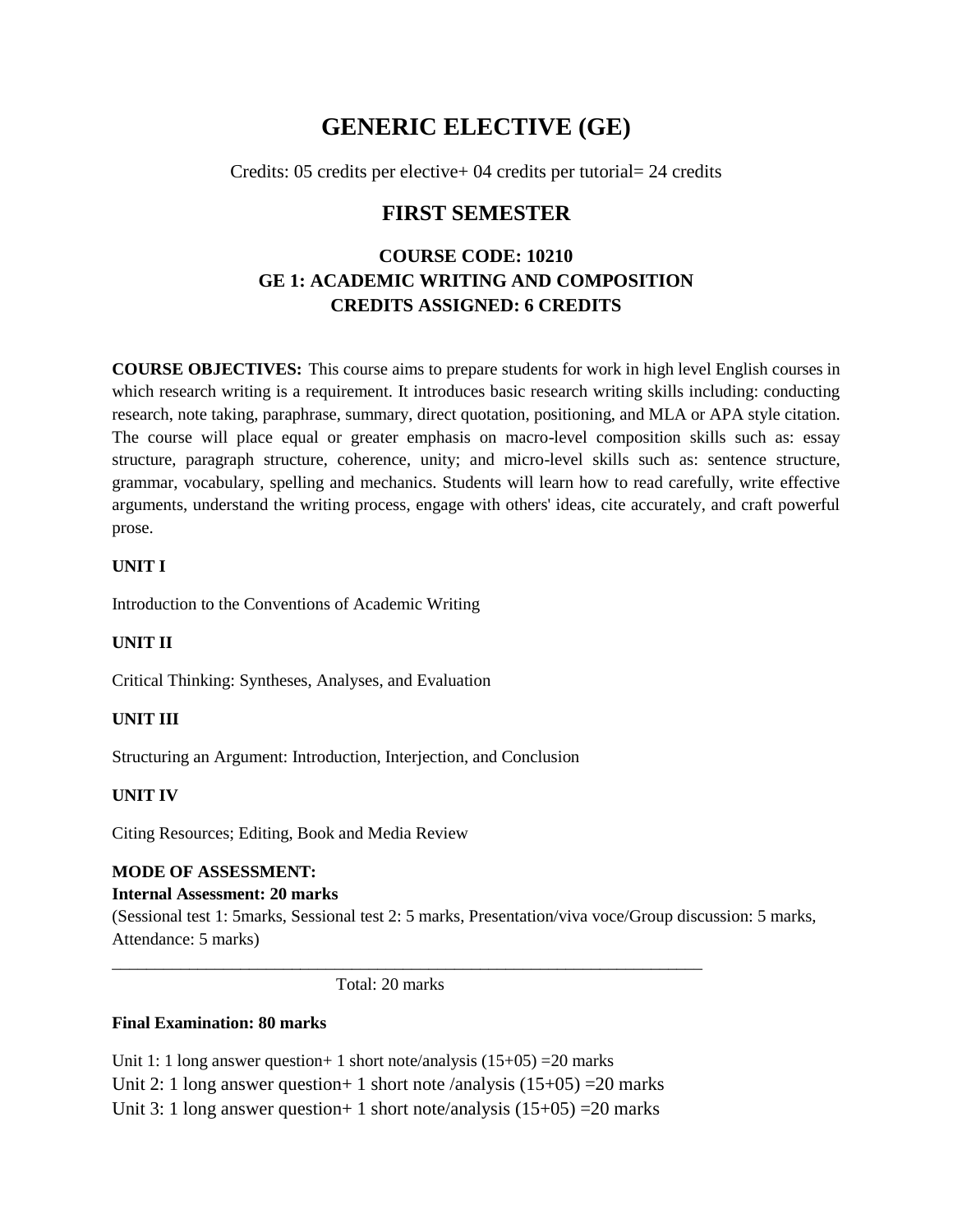Unit 4: 1 long answer question + 1 short note/analysis  $(15+05) = 20$  marks

Total: =80 marks

\_\_\_\_\_\_\_\_\_\_\_\_\_\_\_\_\_\_\_\_\_\_\_\_\_\_\_\_\_\_\_\_\_\_\_\_\_\_\_\_\_\_\_\_\_\_\_\_\_\_\_\_\_\_\_\_\_\_\_\_\_\_\_\_\_\_\_\_\_\_\_

#### **EXPECTED LEARNER'S OUTCOME**

By the end of the course, students will be able to demonstrate and apply knowledge of basic essay structure, including introduction, body and conclusion; employ the various stages of the writing process, including pre-writing, writing and re-writing; employ descriptive, narrative and expository modes; demonstrate ability to write for an academic audience; write concise sentences, etc.

### **RECOMMENDED READINGS**

- 1. Liz Hamp-Lyons and Ben Heasley, *Study Writing: A Course in Writing Skills for Academic Purposes* (Cambridge: CUP, 2006).
- 2. Renu Gupta, *A Course in Academic Writing* (New Delhi: Orient BlackSwan, 2010).
- 3. Ilona Leki, *Academic Writing: Exploring Processes and Strategies* (New York: CUP, 2nd edn, 1998).
- 4. Gerald Graff and Cathy Birkenstein, *They Say/I Say: The Moves That Matter in Academic Writing* (New York: Norton, 2009).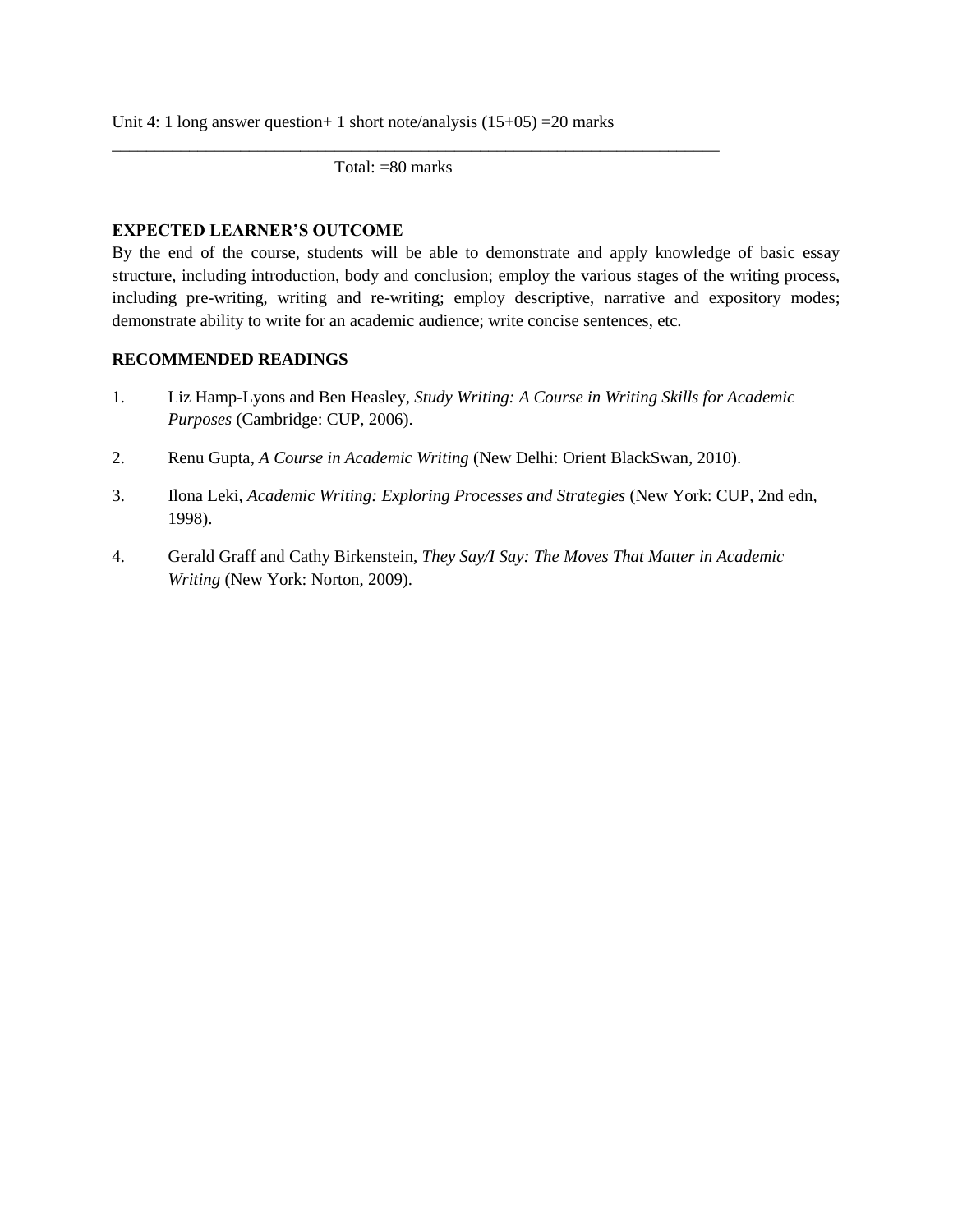## **ABILITY ENHANCEMENT COMPULSORY COURSE (AECC)**

## **FIRST SEMESTER COURSE CODE: 10310 AECC 1: ENGLISH COMMUNICATION CREDITS ASSIGNED: 2 CREDITS**

**COURSE OBJECTIVES:** The purpose of this course is to introduce students to the theory, fundamentals and tools of communication and to develop in them vital communication skills which should be integral to personal, social and professional interactions. One of the critical links among human beings and an important thread that binds society together is the ability to share thoughts, emotions and ideas through various means of communication: both verbal and non-verbal. In the context of rapid globalization and increasing recognition of social and cultural pluralities, the significance of clear and effective communication has substantially enhanced. The present course hopes to address some of these aspects through an interactive mode of teachinglearning process and by focusing on various dimensions of communication skills. Some of these are: Language of communication, various speaking skills such as personal communication, social interactions and communication in professional situations such as interviews, group discussions and office environments, important reading skills as well as writing skills such as report writing, note-taking etc. While, to an extent, the art of communication is natural to all living beings, in today's world of complexities, it has also acquired some elements of science.

#### **UNIT I**

#### **COMMUNICATION: THEORY AND TYPE**S

Theory of Communication, Types and modes of Communication Verbal and Non-verbal (Spoken and Written) Personal, Social and Business Barriers and Strategies Intra-personal, Inter-personal and Group communication

#### **UNIT II**

#### **SPEAKING SKILLS:**

Monologue Dialogue Group Discussion Effective Communication/ Mis- Communication Interview Public Speech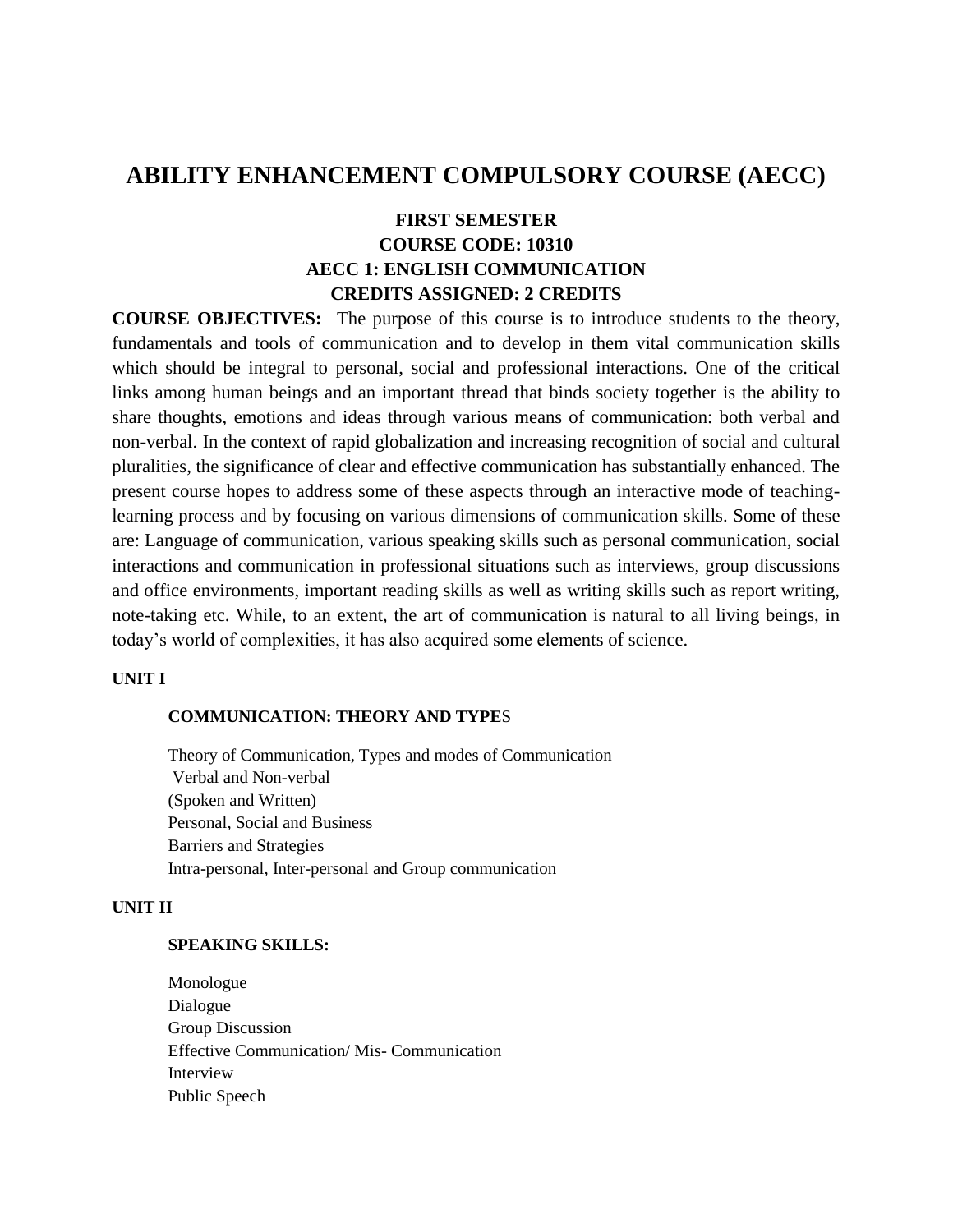#### **UNIT III**

#### **READING AND UNDERSTANDING**

Close Reading Comprehension Summary Paraphrasing Analysis and Interpretation Translation (from Indian language to English and vice-versa) Literary/Knowledge Texts

#### **UNIT IV**

#### **WRITING SKILLS:**

Documenting Report Writing Making notes Letter writing

#### **MODE OF ASSESSMENT**

#### **Midterm test [10 marks]**

Writing : 1 question 04 x 01qn= 04 marks Speaking: 2 questions  $03x02$  qns = 06 marks Total 10 marks **Final Semester Examination** 

Unit 1: 02 questions  $02x$  05 qns= 10 marks Unit 2: 02 questions  $02 \times 05$  qns= 10 marks Unit 3: 02 questions  $02 \times 5$  qns= 10 marks Unit 4:  $02$  questions  $02 \times 5$  qns=  $10$  marks

\_\_\_\_\_\_\_\_\_\_\_\_\_\_\_\_\_\_\_\_\_\_\_\_\_\_\_\_\_\_\_\_\_\_\_\_\_\_\_\_\_\_\_\_\_\_\_\_\_\_\_\_\_\_\_\_\_\_\_\_\_\_\_\_\_\_\_\_\_\_\_ Total 40 marks

#### **EXPECTED LEARNER'S OUTCOME**

It is hoped that after studying this course, students will find a difference in their personal and professional interactions. The recommended readings given at the end are only suggestive; the students and teachers have the freedom to consult other materials on various units/topics given below. Similarly, the questions in the examination will be aimed towards assessing the skills learnt by the students rather than the textual content of the recommended books.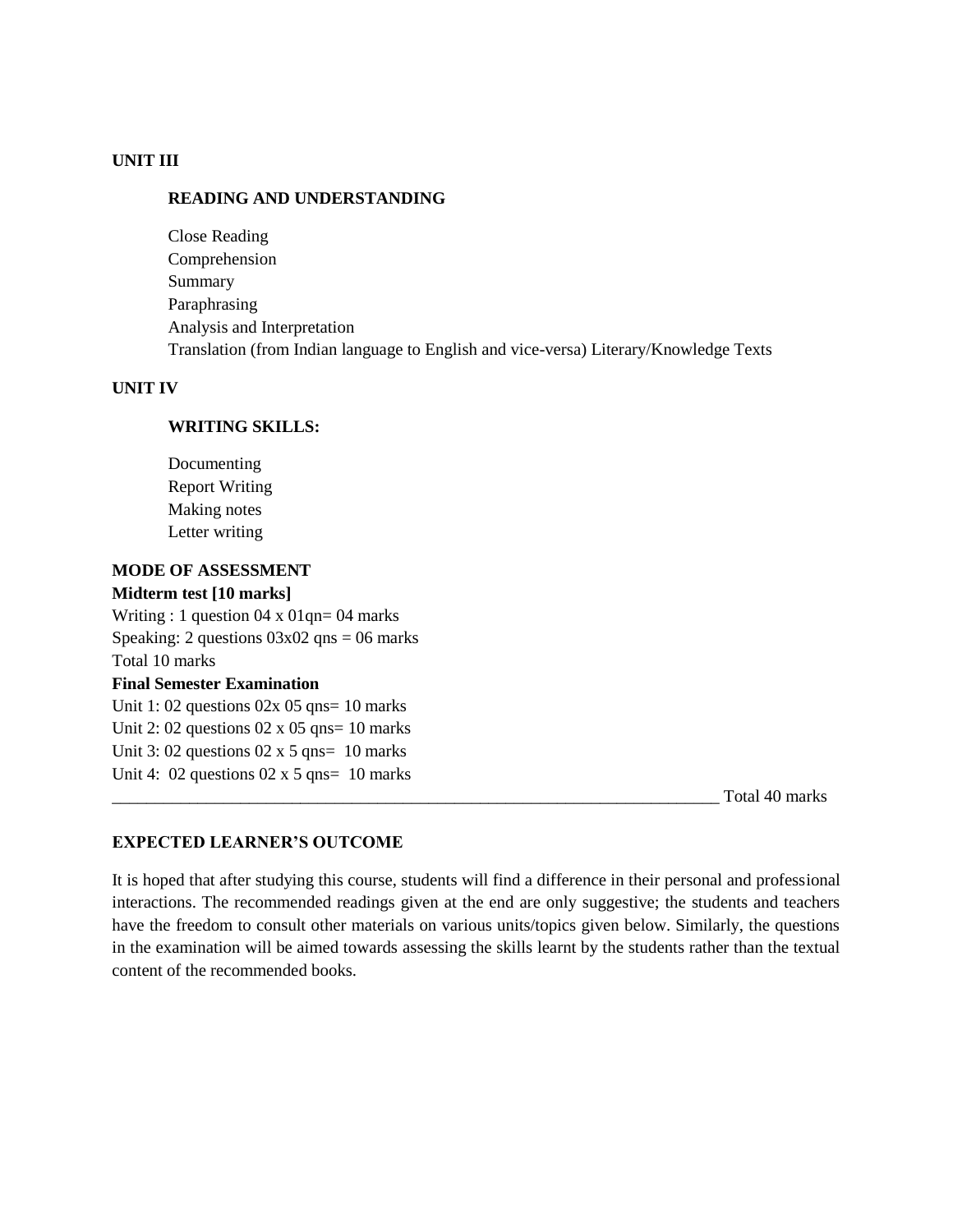#### **PRESCRIBED TEXT:**

#### *Language and Communication Skills***, Cambridge University Press, 2019**

#### **RECOMMENDED READINGS:**

- 1. *Fluency in English* Part II, Oxford University Press, 2006.
- 2. *Business English*, Pearson, 2008.
- 3. *Language, Literature and Creativity*, Orient Blackswan, 2013.
- 4. *Enrich Your English*, OUP, SR Inthira and V. Saraswathi, CIEFL,1997
- 5. *Oxford A-Z of English Usage*, ed. Jeremy Butterfield, OUP, 2007.
- 6. *Longman Dictionary of Common Errors*, N.D. Turton and J.B. Heaton, Longman, 1998.

## **COURSE CODE: 10320 AECC 2: ALTERNATIVE ENGLISH (SEMESTER 1) CREDITS ASSIGNED: (2 CREDITS)**

**COURSE OBJECTIVES:** This course is offered in lieu of MIL, for learners who do not have the required competence to take up any of the modern Indian languages that are part of the undergraduate curriculum. The objective of this course is to acquaint learners with some of the most representative Prose Pieces and Short Stories in the western literary and cultural canon. However, the course also accommodates texts that are significant in Indian writing in English. The rationale for including this course as part of AECC courses is to impart learners with the idea of the best that has been written (or translated) in the East as well as the West.

#### **UNIT I: PROSE**

- 1. Gandhi The Doctrine of the Sword
- 2. Ambedkar Prospects of Democracy in India
- 3. G.B. Shaw Spoken English and Broken English
- 4. Jeffreys Mass Culture
- 5. Lowes Dickinson-The Greek View of Life (Selections)

#### **UNIT II: SHORT STORIES**

- 1. Tolstoy How Much Land Does a Man Need?
- 2. R.K. Narayan An Astrologer's Day
- 3. O'Henry The Unfinished Story
- 4.S.H.Manto-The Dog of Tithwal
- 5. Temsula Ao Soaba ( from *These Hills Called Home*)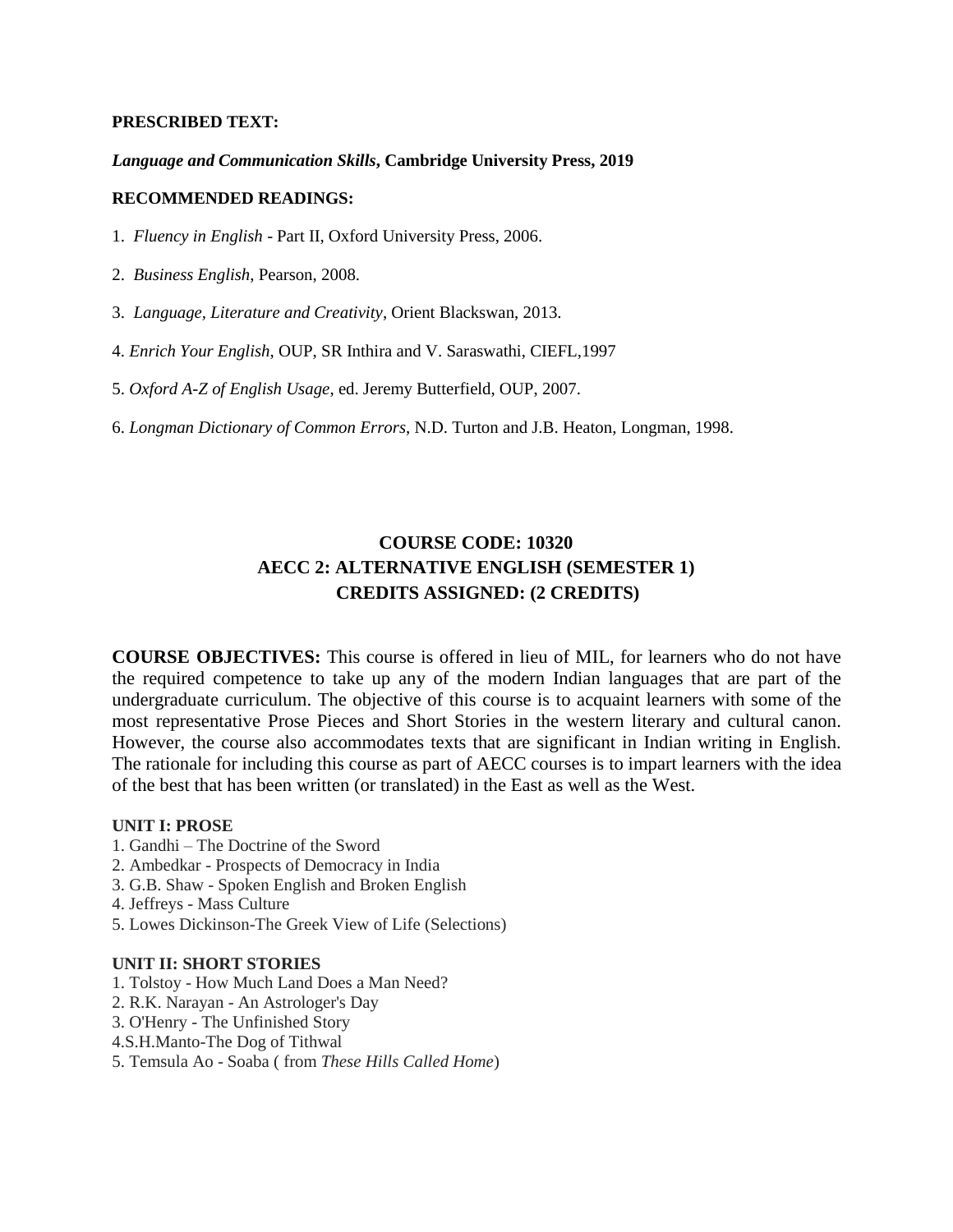### **MODE OF ASSESSMENT**

## **Midterm test [10 marks]**

First Sessional Test : 1 qns  $x$  5 = 5 marks Second Sessional Test: 1<sup>'</sup> qns x 5 = 5 marks Total: 10 marks

Final Semester Examination[40 marks] Unit 1: 5qnsx4=20marks Unit 2:5qnsx4=20marks

## Total=40 marks **EXPECTED LEARNER'S OUTCOME**

After completing this course, learners will be in a position to understand and appreciate the value of the two sub-genres, prose and short stories. The former is non-fictional,and the latter is fictional in mode.They will be able to understand cultural practices of two different spatiality-theWest and the East. It will broaden their perspective to accommodate disparte ideologies that operate in different spaces on account of cultural differences.

### **PRESCRIBED TEXT**

*Vibrant Hues: An Anthology of Prose Pieces and Short Stories* (Published by Oxford University Press, New Delhi)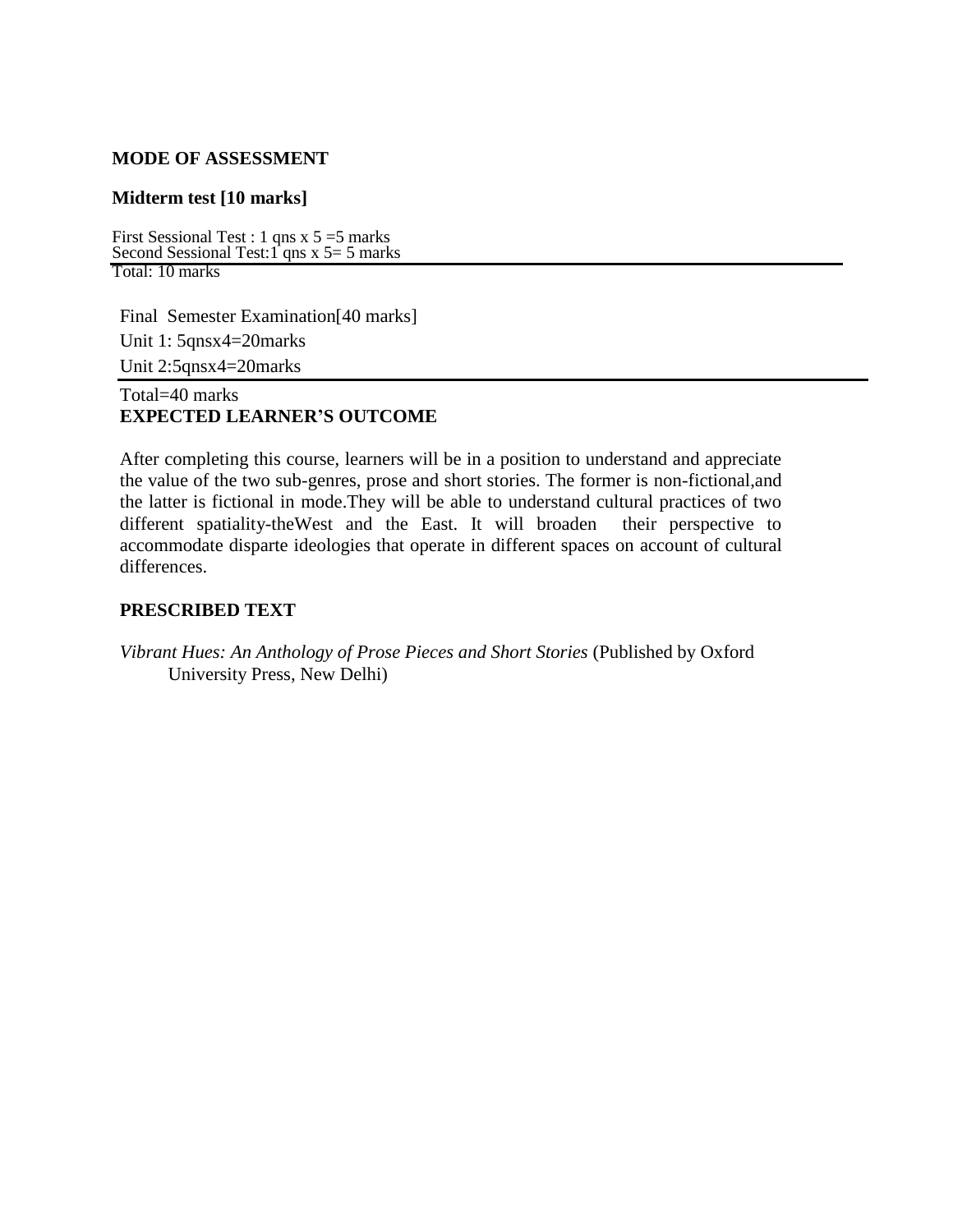## **2019**

## **English CBCS (B.A/B.Com)**

## **Details of Courses Under Undergraduate Programme (B.A./ B.Com.)**

| <b>TOTAL</b><br>Semester I<br><b>Semester</b><br><b>Semester</b><br><b>Semester</b><br><b>Semester</b><br><b>Semester</b><br>V<br>$\mathbf{I}$<br>Ш<br>IV<br>VI<br>I. Core Course<br>MIL <sub>5</sub><br>$5 \text{ credits} (+)$<br>MIL5<br>24<br>English $(6+6=12 \text{ credits})$ 2<br>$5(+1)$<br>$\overline{a}$<br>$\overline{a}$<br>tutorial)<br>$Credits(+1)$<br>1 tutorial)<br>$Credits(+)$<br>papers<br>1 tutorial)<br>tutorial)<br>MIL 2 papers (6+6=12 Credits)<br>Discipline 1 (ENGLISH) (6<br>$5 \text{ credits} (+)$<br>$5 \text{ credits} (+)$<br>$5 \text{ credits} (+)$<br>$5 \text{ credits} (+)$<br>24<br>$\equiv$<br>$\equiv$<br>Credits) 4 papers<br>1 tutorial)<br>1 tutorial)<br>1 tutorial)<br>1 tutorial)<br>Discipline 2. (6 Credits) 4<br>5 credits $\underline{(+)}$<br>$\frac{1}{5}$ credits $\frac{1}{1}$<br>5 credits $\underline{(+)}$<br>5 credits $\underline{(+)}$<br>$\overline{24}$<br>$\equiv$<br>$\equiv$<br>1 tutorial)<br>1 tutorial)<br>1 tutorial)<br>1 tutorial)<br>papers<br>Core Course and Tutorials (one<br>for each paper= $1x12=12$ )<br>II. Discipline Specific Elective<br>Course<br>(4 Papers)<br>Two papers- Discipline 1<br>$5$ Credits $(+$<br>5 Credits<br>12<br>(ENGLISH)<br>1 tutorial)<br>$(+1)$<br>tutorial)<br>Two papers- Discipline 2<br>$5$ Credits $(+)$<br>12<br>5 Credits<br>$(+1)$<br>1 tutorial)<br>tutorial) |
|------------------------------------------------------------------------------------------------------------------------------------------------------------------------------------------------------------------------------------------------------------------------------------------------------------------------------------------------------------------------------------------------------------------------------------------------------------------------------------------------------------------------------------------------------------------------------------------------------------------------------------------------------------------------------------------------------------------------------------------------------------------------------------------------------------------------------------------------------------------------------------------------------------------------------------------------------------------------------------------------------------------------------------------------------------------------------------------------------------------------------------------------------------------------------------------------------------------------------------------------------------------------------------------------------------------------------------------------------------------------------------|
|                                                                                                                                                                                                                                                                                                                                                                                                                                                                                                                                                                                                                                                                                                                                                                                                                                                                                                                                                                                                                                                                                                                                                                                                                                                                                                                                                                                    |
|                                                                                                                                                                                                                                                                                                                                                                                                                                                                                                                                                                                                                                                                                                                                                                                                                                                                                                                                                                                                                                                                                                                                                                                                                                                                                                                                                                                    |
|                                                                                                                                                                                                                                                                                                                                                                                                                                                                                                                                                                                                                                                                                                                                                                                                                                                                                                                                                                                                                                                                                                                                                                                                                                                                                                                                                                                    |
|                                                                                                                                                                                                                                                                                                                                                                                                                                                                                                                                                                                                                                                                                                                                                                                                                                                                                                                                                                                                                                                                                                                                                                                                                                                                                                                                                                                    |
|                                                                                                                                                                                                                                                                                                                                                                                                                                                                                                                                                                                                                                                                                                                                                                                                                                                                                                                                                                                                                                                                                                                                                                                                                                                                                                                                                                                    |
|                                                                                                                                                                                                                                                                                                                                                                                                                                                                                                                                                                                                                                                                                                                                                                                                                                                                                                                                                                                                                                                                                                                                                                                                                                                                                                                                                                                    |
|                                                                                                                                                                                                                                                                                                                                                                                                                                                                                                                                                                                                                                                                                                                                                                                                                                                                                                                                                                                                                                                                                                                                                                                                                                                                                                                                                                                    |
|                                                                                                                                                                                                                                                                                                                                                                                                                                                                                                                                                                                                                                                                                                                                                                                                                                                                                                                                                                                                                                                                                                                                                                                                                                                                                                                                                                                    |
|                                                                                                                                                                                                                                                                                                                                                                                                                                                                                                                                                                                                                                                                                                                                                                                                                                                                                                                                                                                                                                                                                                                                                                                                                                                                                                                                                                                    |
|                                                                                                                                                                                                                                                                                                                                                                                                                                                                                                                                                                                                                                                                                                                                                                                                                                                                                                                                                                                                                                                                                                                                                                                                                                                                                                                                                                                    |
|                                                                                                                                                                                                                                                                                                                                                                                                                                                                                                                                                                                                                                                                                                                                                                                                                                                                                                                                                                                                                                                                                                                                                                                                                                                                                                                                                                                    |
|                                                                                                                                                                                                                                                                                                                                                                                                                                                                                                                                                                                                                                                                                                                                                                                                                                                                                                                                                                                                                                                                                                                                                                                                                                                                                                                                                                                    |
|                                                                                                                                                                                                                                                                                                                                                                                                                                                                                                                                                                                                                                                                                                                                                                                                                                                                                                                                                                                                                                                                                                                                                                                                                                                                                                                                                                                    |
|                                                                                                                                                                                                                                                                                                                                                                                                                                                                                                                                                                                                                                                                                                                                                                                                                                                                                                                                                                                                                                                                                                                                                                                                                                                                                                                                                                                    |
|                                                                                                                                                                                                                                                                                                                                                                                                                                                                                                                                                                                                                                                                                                                                                                                                                                                                                                                                                                                                                                                                                                                                                                                                                                                                                                                                                                                    |
|                                                                                                                                                                                                                                                                                                                                                                                                                                                                                                                                                                                                                                                                                                                                                                                                                                                                                                                                                                                                                                                                                                                                                                                                                                                                                                                                                                                    |
|                                                                                                                                                                                                                                                                                                                                                                                                                                                                                                                                                                                                                                                                                                                                                                                                                                                                                                                                                                                                                                                                                                                                                                                                                                                                                                                                                                                    |
|                                                                                                                                                                                                                                                                                                                                                                                                                                                                                                                                                                                                                                                                                                                                                                                                                                                                                                                                                                                                                                                                                                                                                                                                                                                                                                                                                                                    |
|                                                                                                                                                                                                                                                                                                                                                                                                                                                                                                                                                                                                                                                                                                                                                                                                                                                                                                                                                                                                                                                                                                                                                                                                                                                                                                                                                                                    |
|                                                                                                                                                                                                                                                                                                                                                                                                                                                                                                                                                                                                                                                                                                                                                                                                                                                                                                                                                                                                                                                                                                                                                                                                                                                                                                                                                                                    |
|                                                                                                                                                                                                                                                                                                                                                                                                                                                                                                                                                                                                                                                                                                                                                                                                                                                                                                                                                                                                                                                                                                                                                                                                                                                                                                                                                                                    |
|                                                                                                                                                                                                                                                                                                                                                                                                                                                                                                                                                                                                                                                                                                                                                                                                                                                                                                                                                                                                                                                                                                                                                                                                                                                                                                                                                                                    |
|                                                                                                                                                                                                                                                                                                                                                                                                                                                                                                                                                                                                                                                                                                                                                                                                                                                                                                                                                                                                                                                                                                                                                                                                                                                                                                                                                                                    |
| III. Generic Elective Course<br>5 Credits<br>$5$ Credits $(+$<br>12                                                                                                                                                                                                                                                                                                                                                                                                                                                                                                                                                                                                                                                                                                                                                                                                                                                                                                                                                                                                                                                                                                                                                                                                                                                                                                                |
| 2 papers from list of elective<br>1 tutorial)<br>$(+1)$                                                                                                                                                                                                                                                                                                                                                                                                                                                                                                                                                                                                                                                                                                                                                                                                                                                                                                                                                                                                                                                                                                                                                                                                                                                                                                                            |
| courses<br>tutorial)                                                                                                                                                                                                                                                                                                                                                                                                                                                                                                                                                                                                                                                                                                                                                                                                                                                                                                                                                                                                                                                                                                                                                                                                                                                                                                                                                               |
|                                                                                                                                                                                                                                                                                                                                                                                                                                                                                                                                                                                                                                                                                                                                                                                                                                                                                                                                                                                                                                                                                                                                                                                                                                                                                                                                                                                    |
|                                                                                                                                                                                                                                                                                                                                                                                                                                                                                                                                                                                                                                                                                                                                                                                                                                                                                                                                                                                                                                                                                                                                                                                                                                                                                                                                                                                    |
|                                                                                                                                                                                                                                                                                                                                                                                                                                                                                                                                                                                                                                                                                                                                                                                                                                                                                                                                                                                                                                                                                                                                                                                                                                                                                                                                                                                    |
|                                                                                                                                                                                                                                                                                                                                                                                                                                                                                                                                                                                                                                                                                                                                                                                                                                                                                                                                                                                                                                                                                                                                                                                                                                                                                                                                                                                    |
|                                                                                                                                                                                                                                                                                                                                                                                                                                                                                                                                                                                                                                                                                                                                                                                                                                                                                                                                                                                                                                                                                                                                                                                                                                                                                                                                                                                    |
|                                                                                                                                                                                                                                                                                                                                                                                                                                                                                                                                                                                                                                                                                                                                                                                                                                                                                                                                                                                                                                                                                                                                                                                                                                                                                                                                                                                    |
|                                                                                                                                                                                                                                                                                                                                                                                                                                                                                                                                                                                                                                                                                                                                                                                                                                                                                                                                                                                                                                                                                                                                                                                                                                                                                                                                                                                    |
|                                                                                                                                                                                                                                                                                                                                                                                                                                                                                                                                                                                                                                                                                                                                                                                                                                                                                                                                                                                                                                                                                                                                                                                                                                                                                                                                                                                    |
| <b>Semester V</b><br><b>TOTAL</b><br><b>Semester I</b><br><b>Semester</b><br><b>Semester III</b><br><b>Semester</b><br><b>Semester</b>                                                                                                                                                                                                                                                                                                                                                                                                                                                                                                                                                                                                                                                                                                                                                                                                                                                                                                                                                                                                                                                                                                                                                                                                                                             |
| $\mathbf{I}$<br>IV<br>VI                                                                                                                                                                                                                                                                                                                                                                                                                                                                                                                                                                                                                                                                                                                                                                                                                                                                                                                                                                                                                                                                                                                                                                                                                                                                                                                                                           |
|                                                                                                                                                                                                                                                                                                                                                                                                                                                                                                                                                                                                                                                                                                                                                                                                                                                                                                                                                                                                                                                                                                                                                                                                                                                                                                                                                                                    |
|                                                                                                                                                                                                                                                                                                                                                                                                                                                                                                                                                                                                                                                                                                                                                                                                                                                                                                                                                                                                                                                                                                                                                                                                                                                                                                                                                                                    |
|                                                                                                                                                                                                                                                                                                                                                                                                                                                                                                                                                                                                                                                                                                                                                                                                                                                                                                                                                                                                                                                                                                                                                                                                                                                                                                                                                                                    |
| IV. Ability Enhancement                                                                                                                                                                                                                                                                                                                                                                                                                                                                                                                                                                                                                                                                                                                                                                                                                                                                                                                                                                                                                                                                                                                                                                                                                                                                                                                                                            |
| Compulsory Courses (AECC)                                                                                                                                                                                                                                                                                                                                                                                                                                                                                                                                                                                                                                                                                                                                                                                                                                                                                                                                                                                                                                                                                                                                                                                                                                                                                                                                                          |
| English or MIL<br>2 Credits<br>$\overline{2}$                                                                                                                                                                                                                                                                                                                                                                                                                                                                                                                                                                                                                                                                                                                                                                                                                                                                                                                                                                                                                                                                                                                                                                                                                                                                                                                                      |
| $\bar{\Xi}$<br>Communication (Alternative                                                                                                                                                                                                                                                                                                                                                                                                                                                                                                                                                                                                                                                                                                                                                                                                                                                                                                                                                                                                                                                                                                                                                                                                                                                                                                                                          |
| English)                                                                                                                                                                                                                                                                                                                                                                                                                                                                                                                                                                                                                                                                                                                                                                                                                                                                                                                                                                                                                                                                                                                                                                                                                                                                                                                                                                           |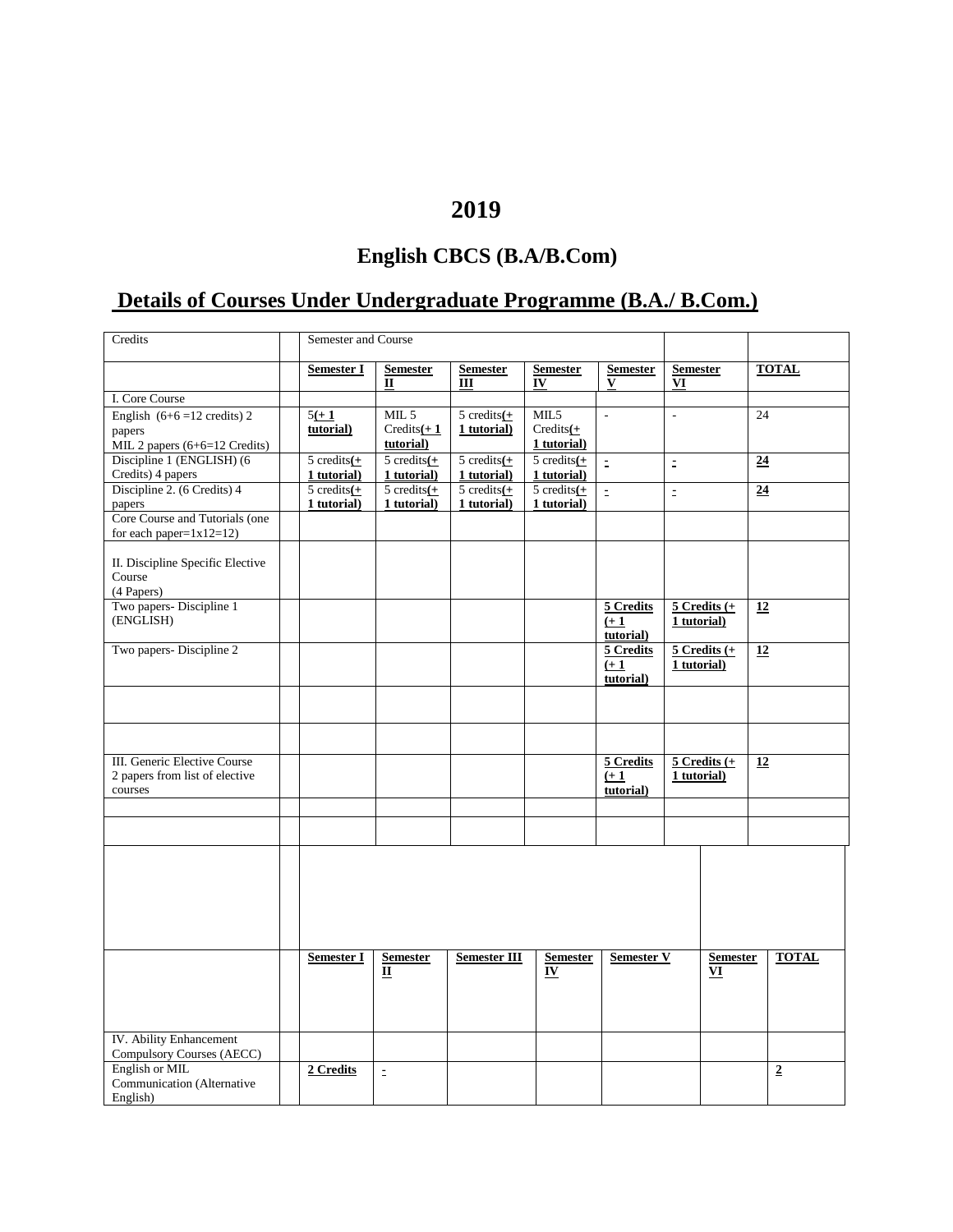| Environment                                       | $\overline{\phantom{0}}$<br>$\sim$ | 2 Credits |           |                                  |           |           | $\overline{2}$      |
|---------------------------------------------------|------------------------------------|-----------|-----------|----------------------------------|-----------|-----------|---------------------|
|                                                   |                                    |           |           |                                  |           |           |                     |
| V. Skill Enhancement Courses<br>(SEC) (8 Credits) |                                    |           |           |                                  |           |           |                     |
| 4 papers                                          |                                    |           | 2 Credits | $\overline{2}$<br><b>Credits</b> | 2 Credits | 2 Credits | $\underline{\bf 8}$ |
|                                                   |                                    |           |           |                                  |           |           |                     |
|                                                   |                                    |           |           |                                  |           |           |                     |
|                                                   |                                    |           |           |                                  |           |           |                     |
|                                                   |                                    |           |           |                                  |           |           |                     |
|                                                   |                                    |           |           |                                  |           |           |                     |

#### **Details of Courses Under Undergraduate Programme (B.A./ B.Com.)**

| Credits                                                                  | Semester and Course                                                                                                                                                                                                                                                                                                                                                                                                                                                                                                                                                                                                                                                                                                                                                                                                            |                          |                                                                                                                                                                                                                                                                                                                                                                                                                                                                                                                                                                                                                                                                                                                                                                          |                       |                                 |                       |                             |
|--------------------------------------------------------------------------|--------------------------------------------------------------------------------------------------------------------------------------------------------------------------------------------------------------------------------------------------------------------------------------------------------------------------------------------------------------------------------------------------------------------------------------------------------------------------------------------------------------------------------------------------------------------------------------------------------------------------------------------------------------------------------------------------------------------------------------------------------------------------------------------------------------------------------|--------------------------|--------------------------------------------------------------------------------------------------------------------------------------------------------------------------------------------------------------------------------------------------------------------------------------------------------------------------------------------------------------------------------------------------------------------------------------------------------------------------------------------------------------------------------------------------------------------------------------------------------------------------------------------------------------------------------------------------------------------------------------------------------------------------|-----------------------|---------------------------------|-----------------------|-----------------------------|
|                                                                          | <b>Semester I</b>                                                                                                                                                                                                                                                                                                                                                                                                                                                                                                                                                                                                                                                                                                                                                                                                              | Semester $\overline{II}$ | Semester III                                                                                                                                                                                                                                                                                                                                                                                                                                                                                                                                                                                                                                                                                                                                                             | <b>Semester</b><br>IV | <b>Semest</b><br>$\frac{er}{V}$ | <b>Semester</b><br>VI | <b>TOTA</b><br>$\mathbf{L}$ |
| I. Core<br>Course                                                        |                                                                                                                                                                                                                                                                                                                                                                                                                                                                                                                                                                                                                                                                                                                                                                                                                                |                          |                                                                                                                                                                                                                                                                                                                                                                                                                                                                                                                                                                                                                                                                                                                                                                          |                       |                                 |                       |                             |
| English (2)<br>credits) 2<br>papers<br>$MIL$ 2<br>papers (2)<br>Credits) | <b>Writing skills I</b><br>Diary entry Paragraph<br>writing<br>Summary/Note-makin<br>g Formal and<br>informal letter writing<br>CV/Resume<br>writing Book/Film<br>reviews<br><b>Internal assessment</b><br>Speaking skills,<br>Listening/<br>Comprehension<br>Project work<br>Suggested projects<br>Sports writing, Poetry<br>about women/men,<br>Poetry in translation,<br>Telling a story,<br>Fantasy writing, Chat<br>shows, The menace of<br>dowry, A success<br>story<br><b>Recommended</b><br><b>Readings:</b><br>Fluency in English<br>(Revised Ed.) Part I.<br>Delhi: Orient<br>Blackswan, 2015. El<br>Dorado: A Textbook of<br>Communication Skills,<br>Orient Blackswan<br>Private Limited,<br>Hyderabad, 2014,<br>Units $1 -$<br>5. Interchange,<br>Workbook III, Fourth<br>Edition, Cambridge<br>University Press, | <b>MIL TBA</b>           | <b>Writing skills II</b><br><b>Interview Feature</b><br>article Notice Oues<br>tionnaire/ Survey<br>Essay/Speech<br>writing Report<br>writing Dialogue<br>writing<br><b>Internal</b><br>assessment<br>Speaking skills,<br>Listening/<br>comprehension<br>Project work<br><b>Suggested projects</b><br>Creative writing.<br>Theatre Action<br>Group (TAG)/ other<br>theatre groups, Billy<br>Elliot, Translating a<br>poem, Arranged<br>marriages,<br>Interviewing a<br>celebrity, Writing a<br>newspaper article on<br>a current<br>topic Today's youth<br>and youth icons,<br>Leadership and<br>politics,<br><b>Examination</b> system<br>and benefits of<br>reform, The<br>Mahabharata.<br>Communalism,<br>Gender<br>discrimination.<br>Social activism<br>Recommended | <b>MIL TBA</b>        | $\overline{a}$                  | L.                    | 24                          |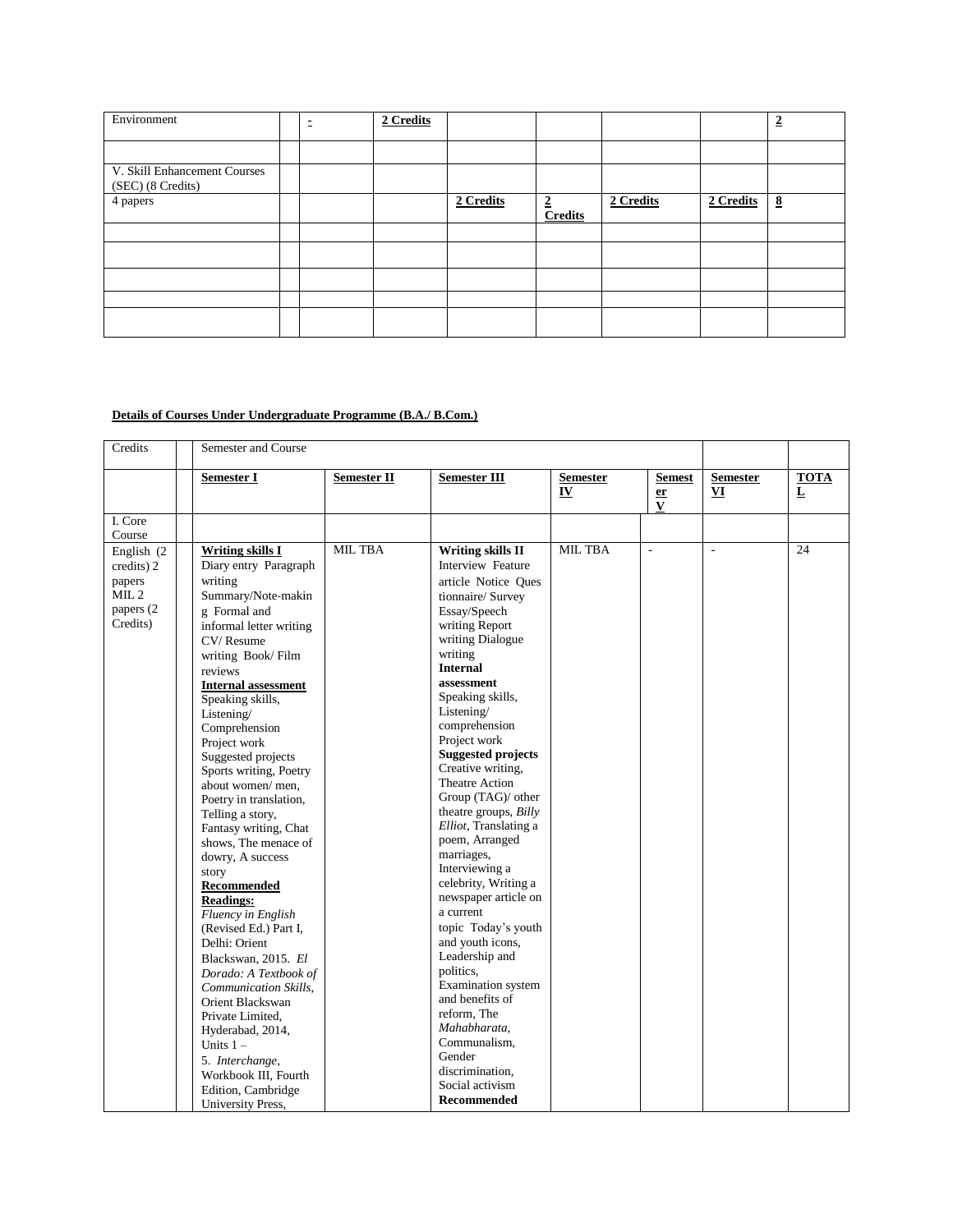|            | Delhi, 2015, Units 1 -                       |                                 | <b>Readings</b>                             |                                |           |          |    |
|------------|----------------------------------------------|---------------------------------|---------------------------------------------|--------------------------------|-----------|----------|----|
|            | 8. New Headway,                              |                                 | Fluency in English                          |                                |           |          |    |
|            | Intermediate Student's                       |                                 | Part II, Delhi:<br><b>Oxford University</b> |                                |           |          |    |
|            | Book, 3rd Edition,<br>Oxford University      |                                 | Press, 2015. El                             |                                |           |          |    |
|            | Press, 2012, Units 1-                        |                                 | Dorado: A Textbook                          |                                |           |          |    |
|            | 6. Write to be Read:                         |                                 | of Communication                            |                                |           |          |    |
|            | Reading, Reflecting &                        |                                 | Skills, Orient                              |                                |           |          |    |
|            | Writing, Cambridge                           |                                 | <b>Blackswan Private</b>                    |                                |           |          |    |
|            | University Press,                            |                                 | Limited, Hyderabad,                         |                                |           |          |    |
|            | Delhi, First South<br>Asian edition 2014,    |                                 | 2014, Units 6-<br>10. Interchange,          |                                |           |          |    |
|            | Units 1-4.                                   |                                 | Workbook III,                               |                                |           |          |    |
|            |                                              |                                 | Fourth Edition,                             |                                |           |          |    |
|            |                                              |                                 | Cambridge                                   |                                |           |          |    |
|            |                                              |                                 | University Press,                           |                                |           |          |    |
|            |                                              |                                 | Delhi, 2015, Units 9                        |                                |           |          |    |
|            |                                              |                                 | $-16.$ New<br>Headway,                      |                                |           |          |    |
|            |                                              |                                 | Intermediate                                |                                |           |          |    |
|            |                                              |                                 | Student's Book, 3rd                         |                                |           |          |    |
|            |                                              |                                 | Edition, Oxford                             |                                |           |          |    |
|            |                                              |                                 | University Press,                           |                                |           |          |    |
|            |                                              |                                 | 2012, Units 6-                              |                                |           |          |    |
|            |                                              |                                 | 12. Write to be                             |                                |           |          |    |
|            |                                              |                                 | Read: Reading,<br>Reflecting &              |                                |           |          |    |
|            |                                              |                                 | Writing, Cambridge                          |                                |           |          |    |
|            |                                              |                                 | University Press,                           |                                |           |          |    |
|            |                                              |                                 | Delhi, First South                          |                                |           |          |    |
|            |                                              |                                 | Asian edition 2014,                         |                                |           |          |    |
| Discipline | <b>Selections from</b>                       | Selections from                 | Units 5-7<br><b>Charles Dickens:</b>        | Play: Vijay                    | $\bar{z}$ | $\equiv$ | 24 |
| 1          |                                              | Modern Indian                   | <b>Hard Times</b>                           | Tendulkar.                     |           |          |    |
|            |                                              |                                 |                                             |                                |           |          |    |
| (ENGLIS    | Vinod Sood, et. al.,<br>eds., Individual and | Literature:                     | William                                     | Silence! The                   |           |          |    |
| $H(x)$ (4  | Society: Essays,                             | Poems and Short                 | Shakespeare: The                            | Court is in                    |           |          |    |
| Credits) 4 | <b>Stories and Poems</b>                     | Stories. ed. Dept.              | Merchant of                                 | Session Nove                   |           |          |    |
| papers     | (Delhi: Pearson,                             | of English.                     | Venice Selections                           | lla: Rohinton                  |           |          |    |
|            | 2005). Unit 1:<br>Caste/Class 1. Jotirao     | Delhi: OUP,<br>1999. Short      | from Living                                 | Mistry. Such                   |           |          |    |
|            | Phule, 'Caste Laws' 2.                       | Stories:                        | Literatures: An<br>Anthology of Prose       | a Long<br>Journey Sele         |           |          |    |
|            | Premchand,                                   | Premchand, 'The                 | and Poetry.                                 | ctions from                    |           |          |    |
|            | 'Deliverance' 3.                             | Holy                            | Editorial Board,                            | Living                         |           |          |    |
|            | Omprakash Valmiki,                           | Panchayat' R.K.                 | Department of                               | Literatures:                   |           |          |    |
|            | 'Joothan' 4. Hira<br>Bansode, 'Bosom         | Narayan, 'The                   | English, University                         | An Anthology                   |           |          |    |
|            | Friend' Unit 2: Gender                       | M.C.C.<br>Vaikom                | of Delhi. Orient<br>Longman,                | of Prose and<br>Poetry.        |           |          |    |
|            | 1. Virginia Woolf,                           | Muhammad                        | 2007. Poems: The                            | Editorial                      |           |          |    |
|            | 'Shakespeare's Sister'                       | Basheer, 'The                   | Renaissance                                 | Board,                         |           |          |    |
|            | 2. Rabindranath                              | Card-Sharper's                  | (sonnets and love                           | Department of                  |           |          |    |
|            | Tagore, 'The Exercise<br>Book' 3. Marge      | Daughter' Saadat                | lyrics): six poems                          | English,                       |           |          |    |
|            | Piercy, 'Breaking Out'                       | Hasan Manto,<br>'Toba Tek       | (shall be specified)                        | University of<br>Delhi. Orient |           |          |    |
|            | 4. Eunice De Souza,                          | Singh' Ambai,                   |                                             | Longman,                       |           |          |    |
|            | 'Marriages Are Made'                         | 'Squirrel' IsmatC               |                                             | 2007. Poems:                   |           |          |    |
|            | 5. Ambai, 'Yellow<br>Fish' Unit 3: Race 1.   | hugtai, 'Lihaaf'                |                                             | The                            |           |          |    |
|            | Roger Mais,                                  | Selections from                 |                                             | Eighteenth                     |           |          |    |
|            | 'Blackout' 2. Wole                           | Living                          |                                             | Century and<br>the Romantic    |           |          |    |
|            | Soyinka, 'Telephone                          | Literatures: An<br>Anthology of |                                             | Age: seven                     |           |          |    |
|            | Conversation' 3.                             | Prose and                       |                                             | poems Africa                   |           |          |    |
|            | Langston Hughes,<br>'Harlem' 4. Maya         | Poetry. Editorial               |                                             | n Writing:                     |           |          |    |
|            | Angelou, 'Still I Rise'                      | Board,                          |                                             | NgugiwaThio                    |           |          |    |
|            | Unit 4: Violence and                         | Department of                   |                                             | ng'o: (from)                   |           |          |    |
|            | War 1. Wilfred Owen,                         | English,<br>University of       |                                             | Decolonizing<br>the Mind.      |           |          |    |
|            | 'Dulce et Decorum                            | Delhi. Orient                   |                                             |                                |           |          |    |
|            | Est' 2. Henry Reed,<br>'Naming of Parts' 3.  | Longman,<br>2007. Poems:        |                                             |                                |           |          |    |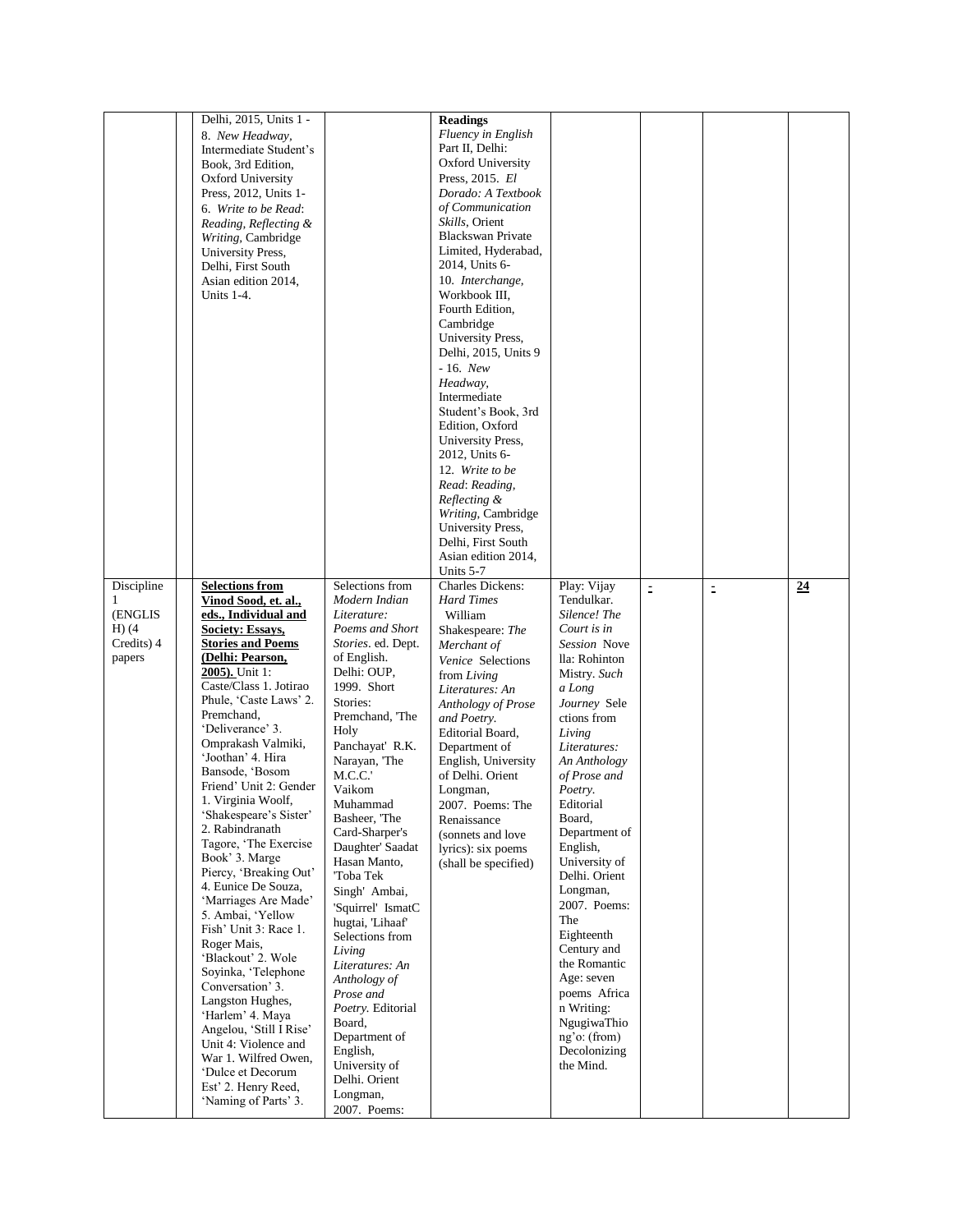|                                                                                          | Sa'adat Hasan Manto,<br>'The Dog of Tetwal'<br>4. Amitav Ghosh,<br>'Ghosts of Mrs<br>Gandhi' | The Victorian<br>Age to the<br>Twentieth<br>Century: (twelve<br>poems) Story:<br>Mahasweta Devi,<br>'The Hunt' |                                           |                                           |                                                                                                                  |                                                                                                             |                                      |
|------------------------------------------------------------------------------------------|----------------------------------------------------------------------------------------------|----------------------------------------------------------------------------------------------------------------|-------------------------------------------|-------------------------------------------|------------------------------------------------------------------------------------------------------------------|-------------------------------------------------------------------------------------------------------------|--------------------------------------|
| Discipline<br>2. (4)<br>Credits) 4<br>papers                                             | 5 credits $(+ 1$ tutorial)                                                                   | 5 credits $\underline{(+1)}$<br>tutorial)                                                                      | 5 credits $\underline{(+1)}$<br>tutorial) | 5 credits $\underline{(+1)}$<br>tutorial) | $\bar{\Xi}$                                                                                                      | $\mathbb{D}$                                                                                                | $\overline{24}$                      |
|                                                                                          |                                                                                              |                                                                                                                |                                           |                                           |                                                                                                                  |                                                                                                             |                                      |
| П.<br>Discipline<br>Specific<br>Elective<br>Course<br>(4 Papers)                         |                                                                                              |                                                                                                                |                                           |                                           |                                                                                                                  |                                                                                                             |                                      |
| Two<br>papers-<br>Discipline<br>$\mathbf{1}$<br>(ENGLIS<br>H)                            |                                                                                              |                                                                                                                |                                           |                                           | Choose<br>One:<br>$\overline{\text{DSE 1}}$<br>DSE <sub>2</sub><br>$\overline{\text{DSE 3}}$<br>DSE <sub>4</sub> | <b>Choose One:</b><br>DSE <sub>5</sub><br>$\overline{\text{DSE 6}}$<br>DSE <sub>7</sub><br>DSE <sub>8</sub> | $\overline{12}$                      |
| Two<br>papers-<br>Discipline<br>$\overline{\mathbf{c}}$                                  |                                                                                              |                                                                                                                |                                           |                                           | <b>Chosen</b><br>$\mathbf{by}$<br><b>Student</b>                                                                 | <b>Chosen by</b><br><b>Student</b>                                                                          | $\overline{12}$                      |
|                                                                                          |                                                                                              |                                                                                                                |                                           |                                           |                                                                                                                  |                                                                                                             |                                      |
|                                                                                          |                                                                                              |                                                                                                                |                                           |                                           |                                                                                                                  |                                                                                                             |                                      |
| III.<br>Generic<br>Elective<br>Course<br>2 papers<br>from list<br>of elective<br>courses |                                                                                              |                                                                                                                |                                           |                                           | GE 1 or<br>GE3                                                                                                   | GE2 or<br>GE4                                                                                               | $\overline{12}$                      |
|                                                                                          |                                                                                              |                                                                                                                |                                           |                                           |                                                                                                                  |                                                                                                             |                                      |
|                                                                                          |                                                                                              |                                                                                                                |                                           |                                           |                                                                                                                  |                                                                                                             |                                      |
|                                                                                          |                                                                                              |                                                                                                                |                                           |                                           |                                                                                                                  |                                                                                                             |                                      |
|                                                                                          | <b>Semester I</b>                                                                            | Semester II                                                                                                    | Semester III                              | <b>Semester</b><br>$\mathbf{I}\mathbf{V}$ | <b>Semester</b><br>$\mathbf{V}$                                                                                  | <b>Semester</b><br>${\bf v}$                                                                                | <b>TOT</b><br>$\mathbf{A}\mathbf{L}$ |
| IV. Ability<br>Enhancem<br>ent<br>Compulsor<br>y Courses<br>(AECC)                       |                                                                                              |                                                                                                                |                                           |                                           |                                                                                                                  |                                                                                                             |                                      |
| English or<br>MIL<br>Communic                                                            | <b>Alternative English:</b><br><b>Sweetness and Light,</b><br><b>An Anthology</b>            | $\pm$                                                                                                          |                                           |                                           |                                                                                                                  |                                                                                                             | $\overline{2}$                       |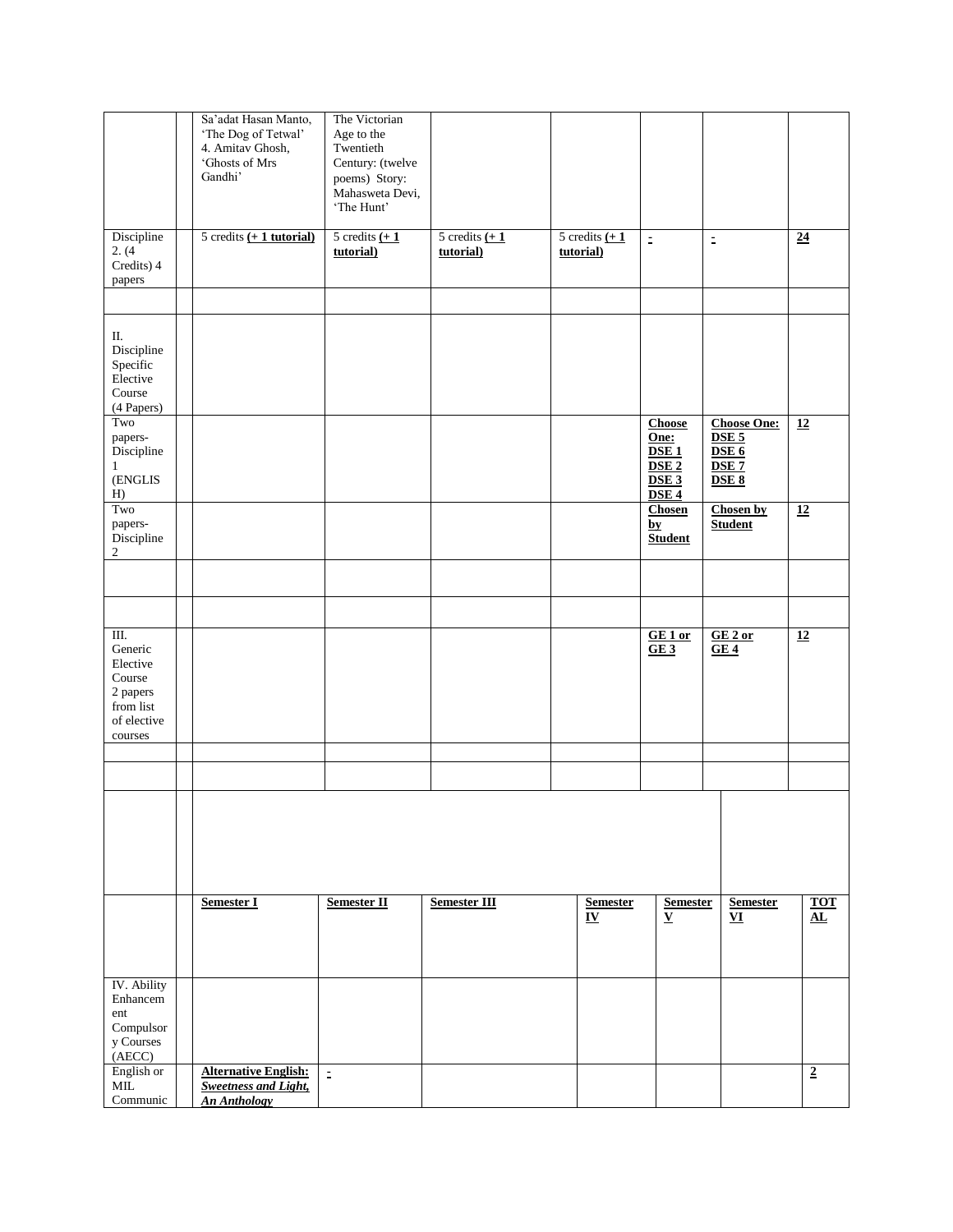| ation<br>(Alternativ<br>e English)                              |   |                                 |                                                  |                    |                            |                                      |                         |
|-----------------------------------------------------------------|---|---------------------------------|--------------------------------------------------|--------------------|----------------------------|--------------------------------------|-------------------------|
| Environme<br>ntal<br>Science                                    | Ξ | Environmental<br><b>Science</b> |                                                  |                    |                            |                                      | $\overline{2}$          |
|                                                                 |   |                                 |                                                  |                    |                            |                                      |                         |
| V. Skill<br>Enhancem<br>ent<br>Courses<br>(SEC) (8)<br>Credits) |   |                                 |                                                  |                    |                            |                                      |                         |
| 4 papers                                                        |   |                                 | <b>English Language</b><br><b>Teaching (ELT)</b> | <b>Soft Skills</b> | <b>Creative</b><br>Writing | <b>Business</b><br>Communic<br>ation | $\overline{\mathbf{8}}$ |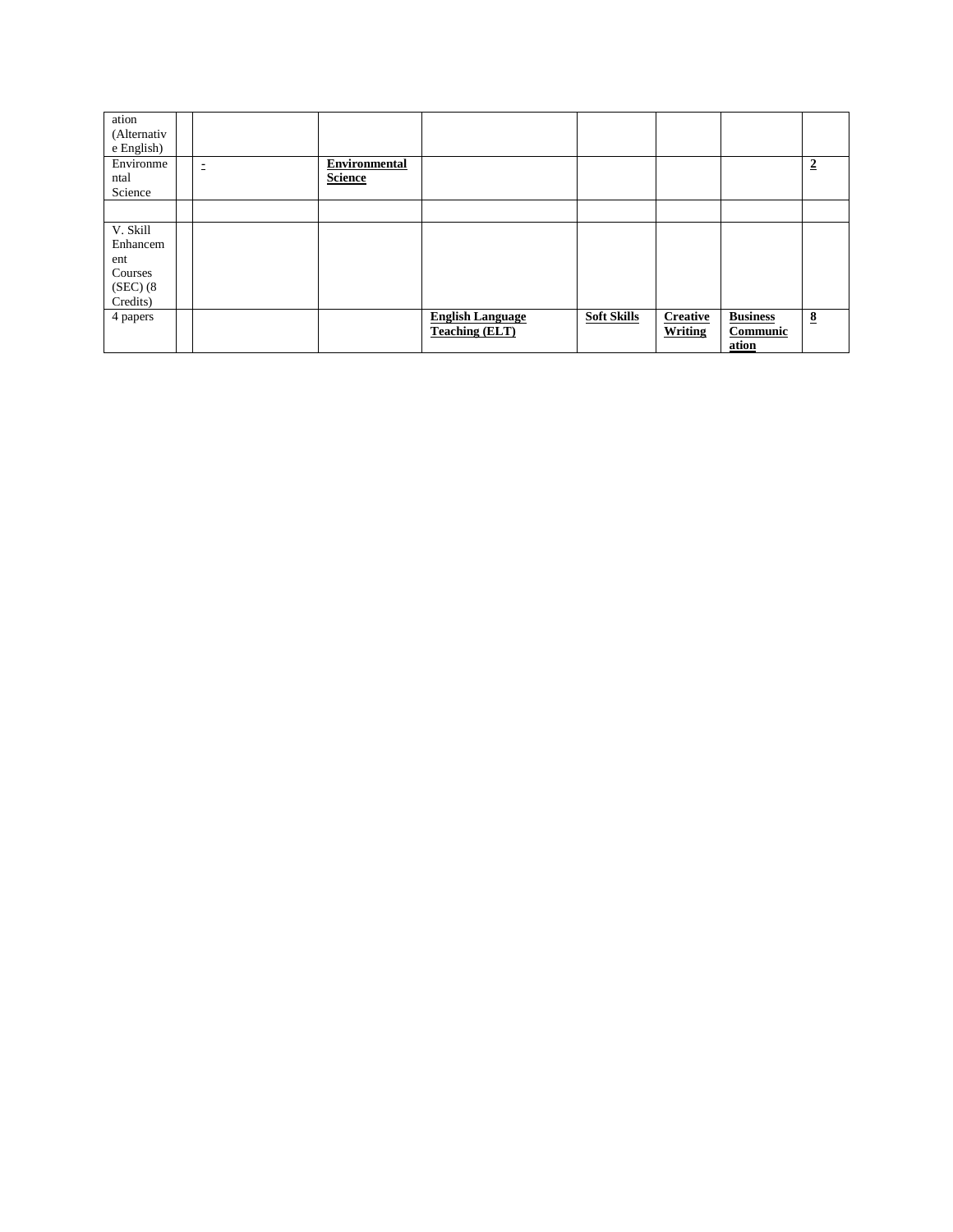#### **Structure of Discipline English under CBCS**

**(only for those students who offer Discipline English as one of the core subjects in B.A. Programme)**

## **Semester I:**

#### **DSC 1A: The Individual and Society (5+1 credits)**

**Course Description:** This course has been designed to acquaint and sensitise learners to the issues of caste/class, race , gender and violence that have become so much a part of everyday discourse.

## **Unit 1: Caste/Class**

- 1. Jyotirao Phule, 'Caste Laws'
- 2. Premchand, 'Deliverance'
- 3. Omprakash Valmiki, 'Joothan'
- 4. Hira Bansode, 'Bosom Friend'

#### **Unit 2: Gender**

- 1. Virginia Woolf, 'Shakespeare's Sister'
- 2. Rabindranath Tagore, 'The Exercise Book'
- 3. Marge Piercy, 'Breaking Out'
- 4. Eunice De Souza, 'Marriages Are Made'
	- 5. Ambai, 'Yellow Fish'

## **Unit 3: Race**

- 1. Roger Mais, 'Blackout'
- 2. Wole Soyinka, 'Telephone Conversation'
- 3. Langston Hughes, 'Harlem'
- 4. Maya Angelou, 'Still I Rise'

#### **Unit 4: Violence and War**

1. Wilfred Owen, 'Dulce et Decorum Est'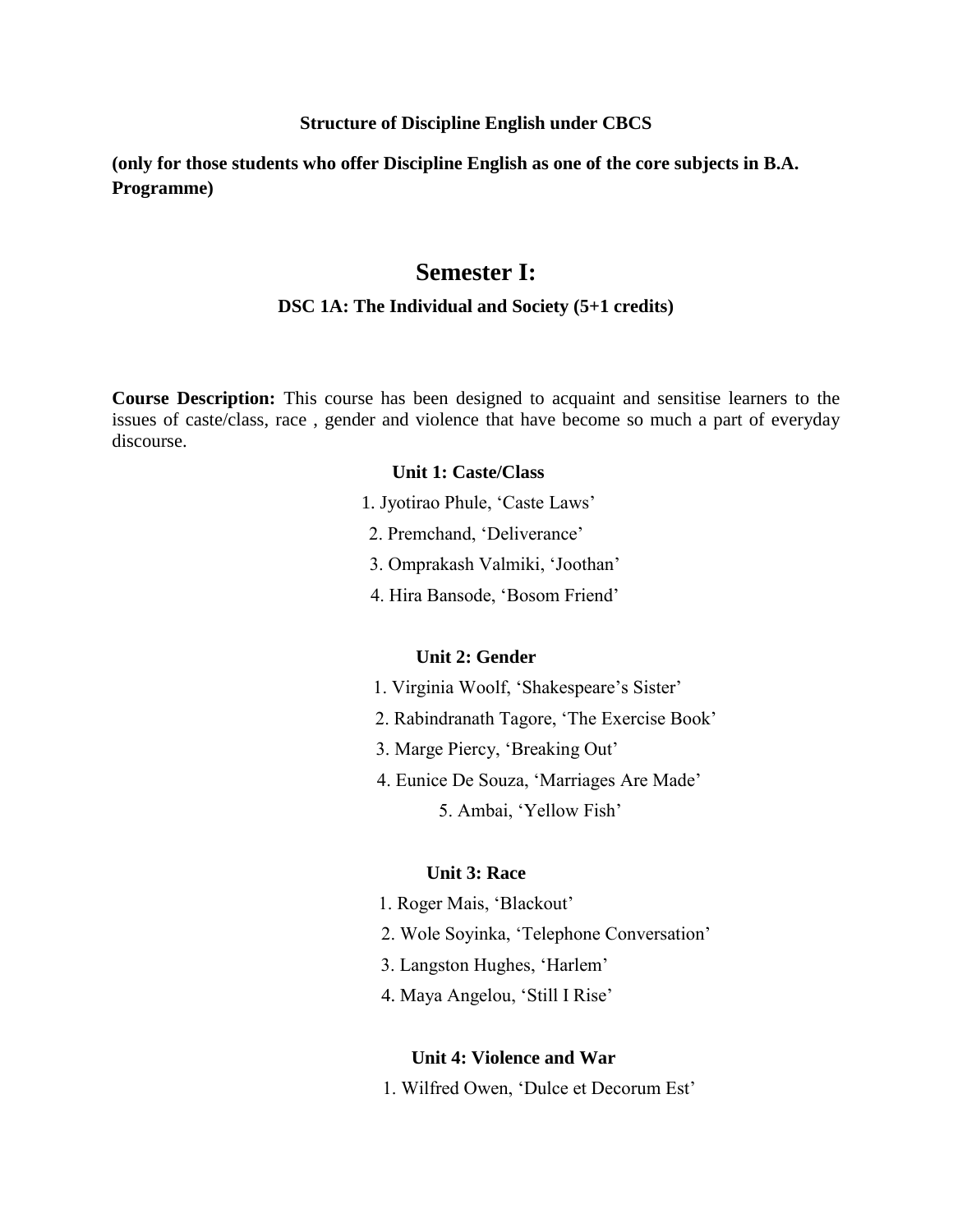- 2. Henry Reed, 'Naming of Parts'
- 3. Sa'adat Hasan Manto, 'The Dog of Tetwal'
- 4. Amitav Ghosh, 'Ghosts of Mrs Gandhi'

## **MODE OF ASSESSMENT:**

## **Internal Assessment: 20 marks**

(Sessional test 1: 5marks, Sessional test 2: 5 marks, Presentation/viva voce/Group discussion: 5 marks, Attendance: 5 marks)

\_\_\_\_\_\_\_\_\_\_\_\_\_\_\_\_\_\_\_\_\_\_\_\_\_\_\_\_\_\_\_\_\_\_\_\_\_\_\_\_\_\_\_\_\_\_\_\_\_\_\_\_\_\_\_\_\_\_\_\_\_\_\_\_\_\_\_\_\_

Total: 20 marks

## **Final Examination: 80 marks**

Unit 1: 1 long answer question + 1 short note/analysis  $(15+05)$  = 20 marks Unit 2: 1 long answer question + 1 short note /analysis  $(15+05)$  = 20 marks Unit 3: 1 long answer question + 1 short note/analysis  $(15+05)$  = 20 marks Unit 4: 1 long answer question + 1 short note/analysis  $(15+05)$  = 20 marks

Total: =80 marks

\_\_\_\_\_\_\_\_\_\_\_\_\_\_\_\_\_\_\_\_\_\_\_\_\_\_\_\_\_\_\_\_\_\_\_\_\_\_\_\_\_\_\_\_\_\_\_\_\_\_\_\_\_\_\_\_\_\_\_\_\_\_\_\_\_\_\_\_\_\_\_

## **EXPECTED LEARNER'S OUTCOME**

The learners will get acquainted with social issues, including the politics of how these are constructed, reinforced and sustained.

## **Prescribed Text**

*The Individual and Society: Essays, Stories and Poems*. Pearson/ Longman, 2005.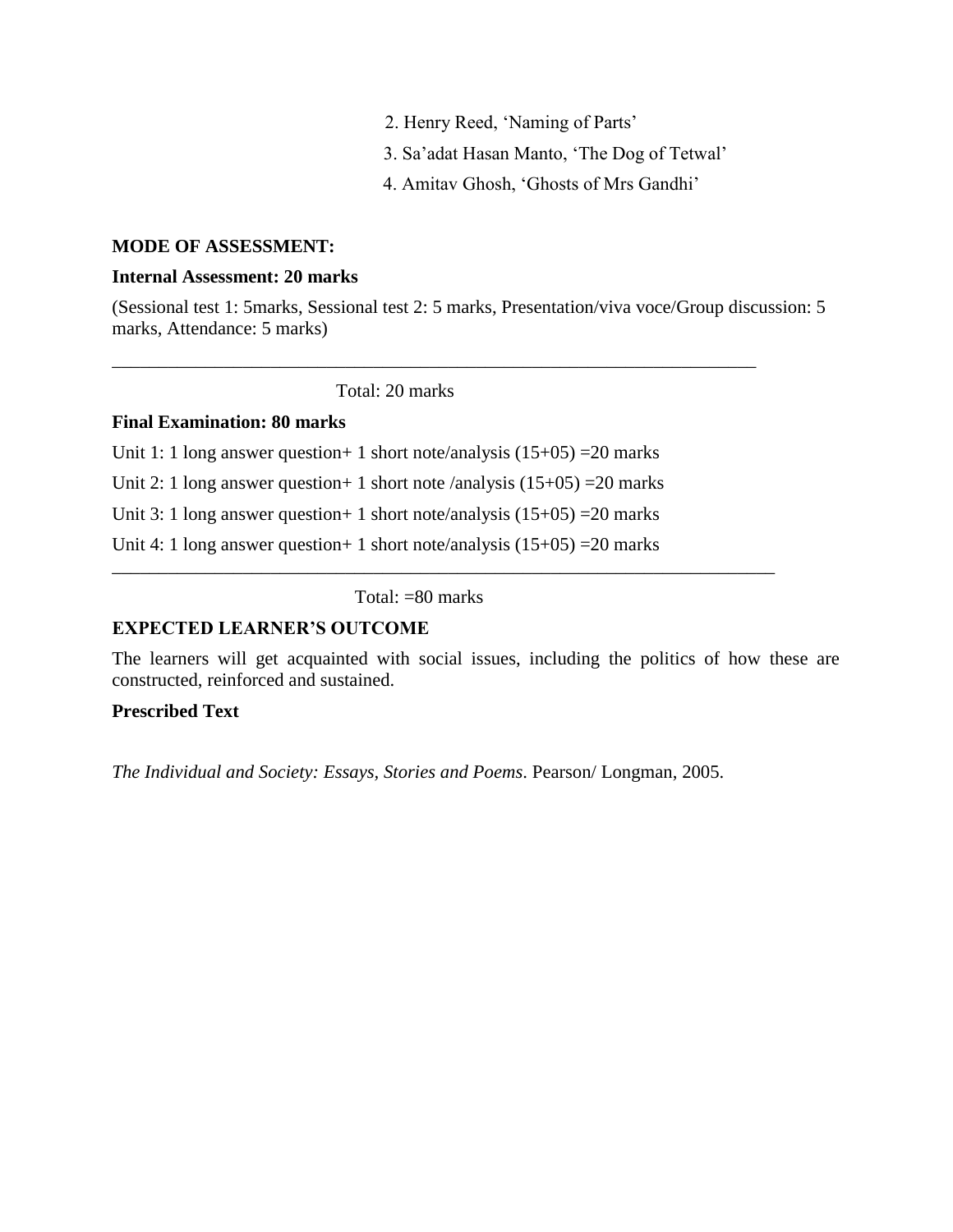## **Semester II (5+1 credits)**

## **DSC 1B: Modern Indian Literature**

**Course Description:** The objective of this course is to introduce learners to the most outstanding works produced in Modern Indian literature (from Premchand to Mahasweta Devi). Contemporary concerns find ample space texts ranging from short stories to poems.

## **Unit I: Short Stories**

Premchand, 'The Holy Panchayat'

R.K. Narayan, 'The M.C.C.'

Vaikom Muhammad Basheer, 'The Card-Sharper's Daughter'

Saadat Hasan Manto, 'Toba Tek Singh'

Ambai, 'Squirrel'

Ismat Chugtai, 'Lihaaf'

## **Unit II: Poems**

The Victorian Age to the Twentieth Century: (twelve poems)

## **Unit III: Story:**

Mahasweta Devi, 'The Hunt'

## **MODE OF ASSESSMENT:**

## **Internal Assessment: 20 marks**

(Sessional test 1: 5marks, Sessional test 2: 5 marks, Presentation/viva voce/Group discussion: 5 marks, Attendance: 5 marks)

\_\_\_\_\_\_\_\_\_\_\_\_\_\_\_\_\_\_\_\_\_\_\_\_\_\_\_\_\_\_\_\_\_\_\_\_\_\_\_\_\_\_\_\_\_\_\_\_\_\_\_\_\_\_\_\_\_\_\_\_\_\_\_\_\_\_\_\_\_

Total: 20 marks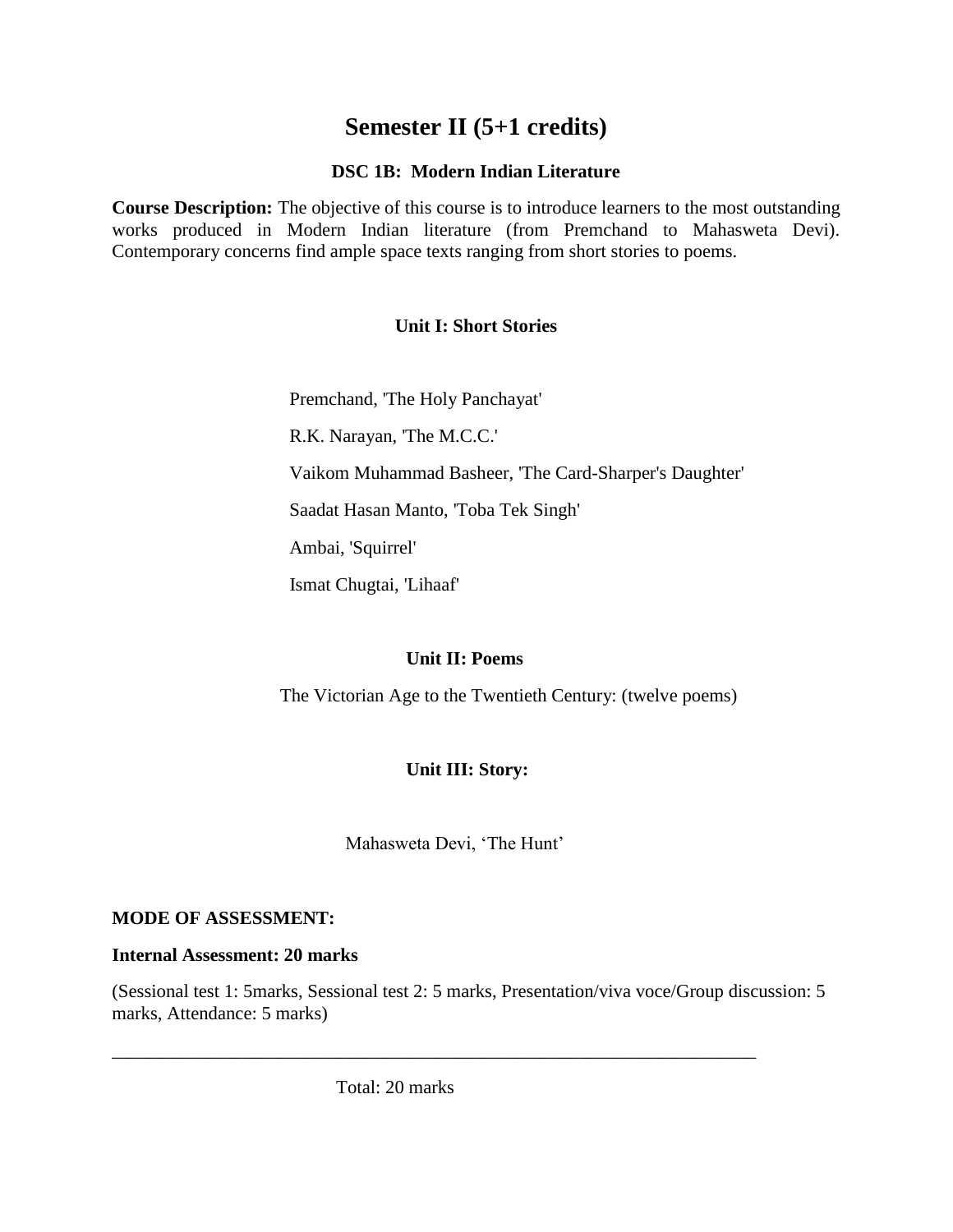#### **Final Examination: 80 marks**

Unit 1: 1 long answer question + 3 short note/analysis  $(15+05+05+05)$  = 30 marks

Unit 2: 1 long answer question + 2 short note /analysis  $(15+05+05)$  = 25 marks

Unit 3: 1 long answer question + 2 short note/analysis  $(15+05+05)$  = 25 marks

Total: =80 marks

\_\_\_\_\_\_\_\_\_\_\_\_\_\_\_\_\_\_\_\_\_\_\_\_\_\_\_\_\_\_\_\_\_\_\_\_\_\_\_\_\_\_\_\_\_\_\_\_\_\_\_\_\_\_\_\_\_\_\_\_\_\_\_\_\_\_\_\_\_\_\_

#### **Prescribed Texts:**

- 1. Selections from *Modern Indian Literature: Poems and Short Stories*. OUP, 1999.
- 2. Selections from *Living Literatures: An Anthology of Prose and Poetry*. Orient Longman, 2007.

## **Semester 3:**

**DSC 1C: British Literature (5+1 credits)**

**Course Description: This course has been devised with the intention of making the learners understand and appreciate the best of British literature from the Renaissance to the nineteenth century.** 

> **Unit 1: Novel**  Charles Dickens: *Bleak House*

 **Unit 2: Play** William Shakespeare: *The Merchant of Venice*

 **Unit 3: Poems**  The Renaissance (sonnets and love lyrics): six Poems \*

**MODE OF ASSESSMENT:**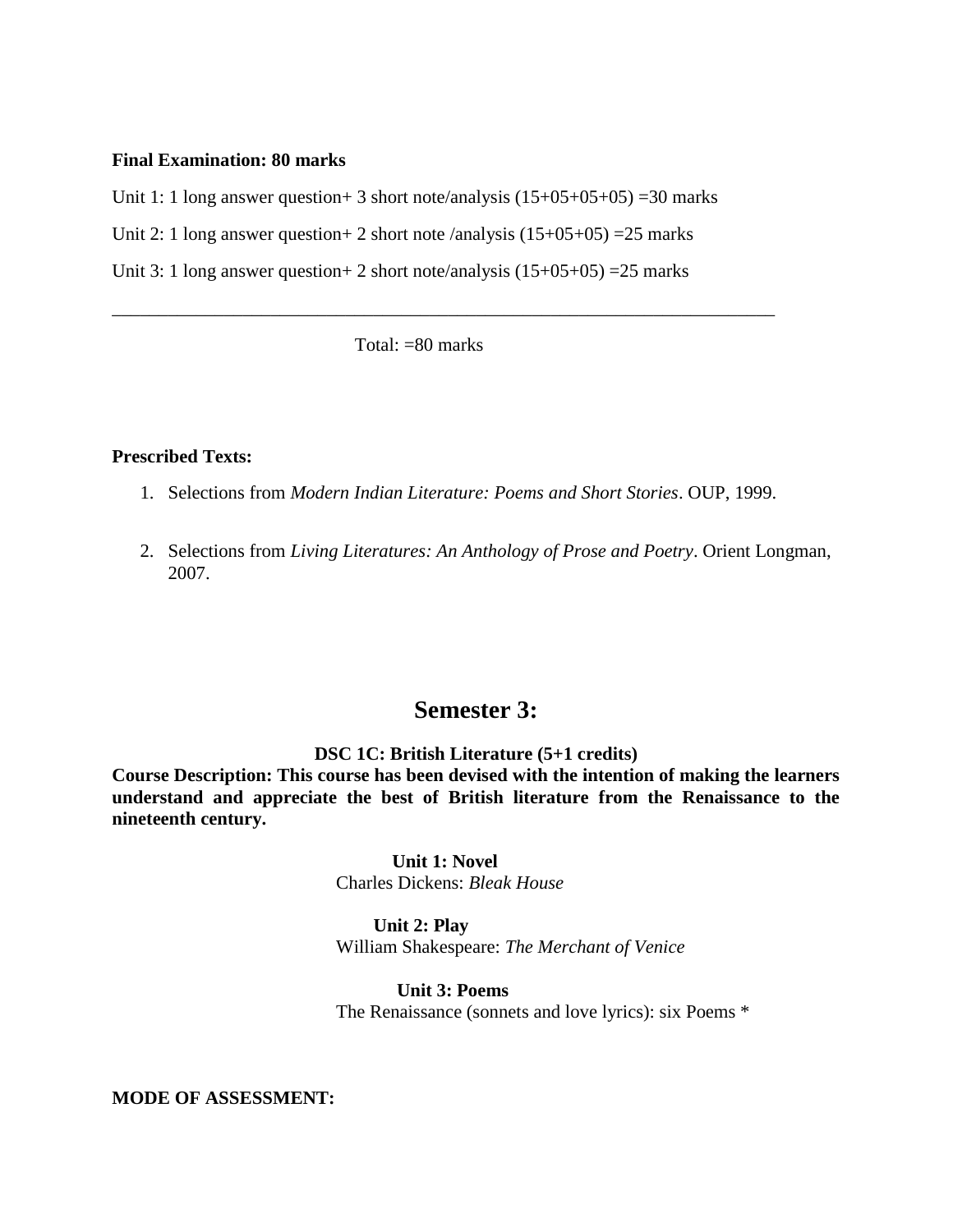### **Internal Assessment: 20 marks**

(Sessional test 1: 5marks, Sessional test 2: 5 marks, Presentation/viva voce/Group discussion: 5 marks, Attendance: 5 marks)

\_\_\_\_\_\_\_\_\_\_\_\_\_\_\_\_\_\_\_\_\_\_\_\_\_\_\_\_\_\_\_\_\_\_\_\_\_\_\_\_\_\_\_\_\_\_\_\_\_\_\_\_\_\_\_\_\_\_\_\_\_\_\_\_\_\_\_\_\_

## Total: 20 marks

#### **Final Examination: 80 marks**

Unit 1: 1 long answer question + 1 short note/analysis  $(15+05+05+05)$  =30 marks Unit 2: 1 long answer question + 1 short note /analysis  $(15+05+05)$  = 25 marks Unit 3: 1 long answer question + 1 short note/analysis  $(15+05=05)$  = 25 marks

Total: =80 marks

\_\_\_\_\_\_\_\_\_\_\_\_\_\_\_\_\_\_\_\_\_\_\_\_\_\_\_\_\_\_\_\_\_\_\_\_\_\_\_\_\_\_\_\_\_\_\_\_\_\_\_\_\_\_\_\_\_\_\_\_\_\_\_\_\_\_\_\_\_\_\_

### **Prescribed texts**

1. \*Selections from *Living Literatures: An Anthology of Prose and Poetry.*. Orient Longman, 2007.

## **Semester 4:**

## **DSC 1D: Literary Cross Currents**

**Course Description: The objective of this course is to read literary texts across culture and space.** 

#### **Unit 1: Play**

Vijay Tendulkar. *Silence! The Court is in Session*

**Unit 2: Novella**

Rohinton Mistry. *Such a Long Journey*

## **Unit 3: Poems**

The Eighteenth Century and the Romantic Age: seven poems\*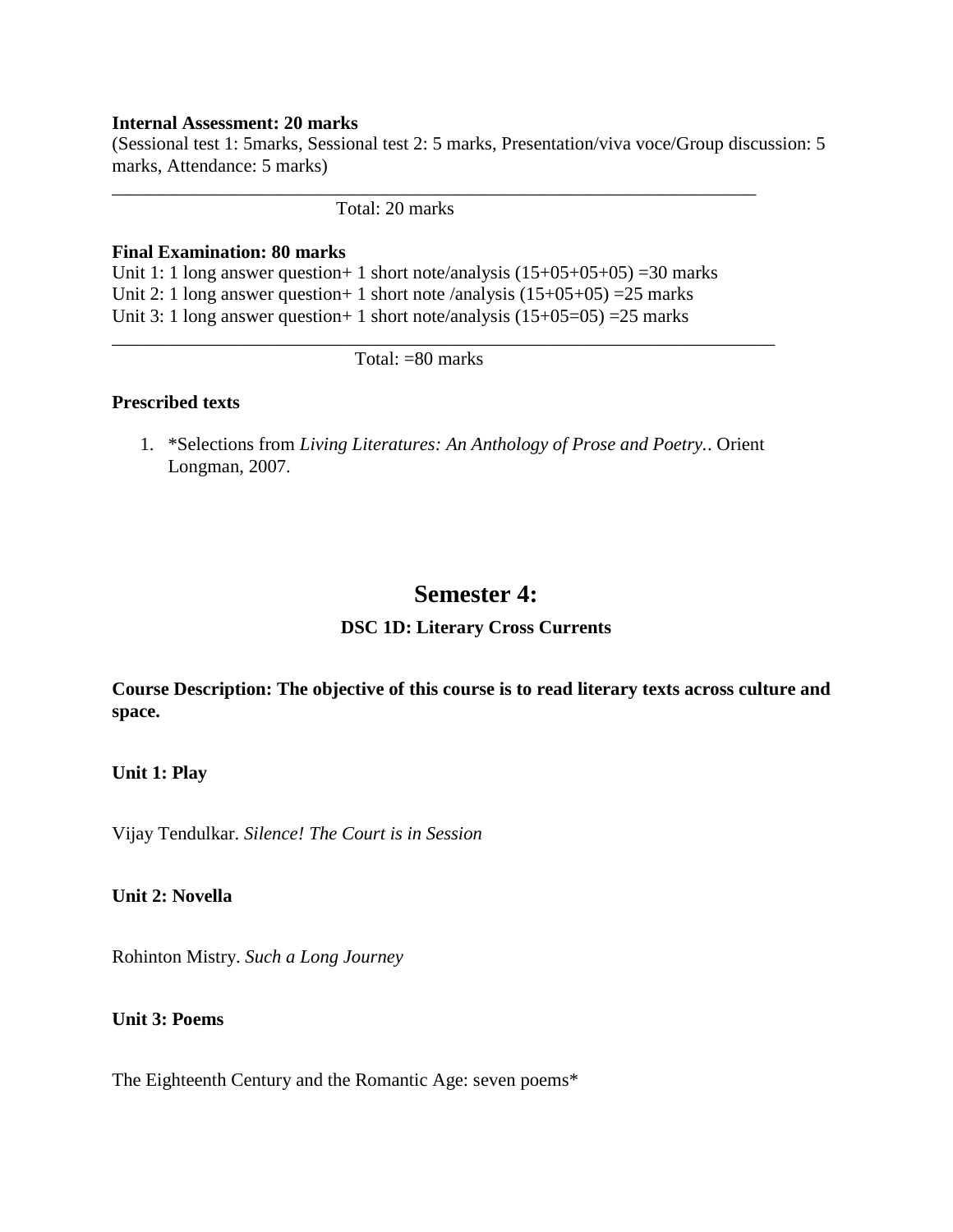## **Unit 4: African Writing**

Ngugi wa Thiong'o: (from) *Decolonizing the Mind.*

## **MODE OF ASSESSMENT:**

## **Internal Assessment: 20 marks**

(Sessional test 1: 5marks, Sessional test 2: 5 marks, Presentation/viva voce/Group discussion: 5 marks, Attendance: 5 marks)

\_\_\_\_\_\_\_\_\_\_\_\_\_\_\_\_\_\_\_\_\_\_\_\_\_\_\_\_\_\_\_\_\_\_\_\_\_\_\_\_\_\_\_\_\_\_\_\_\_\_\_\_\_\_\_\_\_\_\_\_\_\_\_\_\_\_\_\_\_

Total: 20 marks

#### **Final Examination: 80 marks**

Unit 1: 1 long answer question + 1 short note/analysis  $(15+05)$  = 20 marks

Unit 2: 1 long answer question + 1 short note /analysis  $(15+05)$  = 20 marks

Unit 3: 1 long answer question + 1 short note/analysis  $(15+05)$  = 20 marks

Unit 4: 1 long answer question + 1 short note/analysis  $(15+05)$  = 20 marks

Total:  $= 80$  marks

\_\_\_\_\_\_\_\_\_\_\_\_\_\_\_\_\_\_\_\_\_\_\_\_\_\_\_\_\_\_\_\_\_\_\_\_\_\_\_\_\_\_\_\_\_\_\_\_\_\_\_\_\_\_\_\_\_\_\_\_\_\_\_\_\_\_\_\_\_\_\_

## **Prescribed Text**

\*Selections from *Living Literatures: An Anthology of Prose and Poetry.*

. Orient Longman, 2007.

# **Core: English/ MIL – 1 & 2 (Credits 6)**

## **for BA Programme/ B.Com Programme**

This course is to be taught in alternate semesters – I & III of **BA Programme and B.Com Programme** students.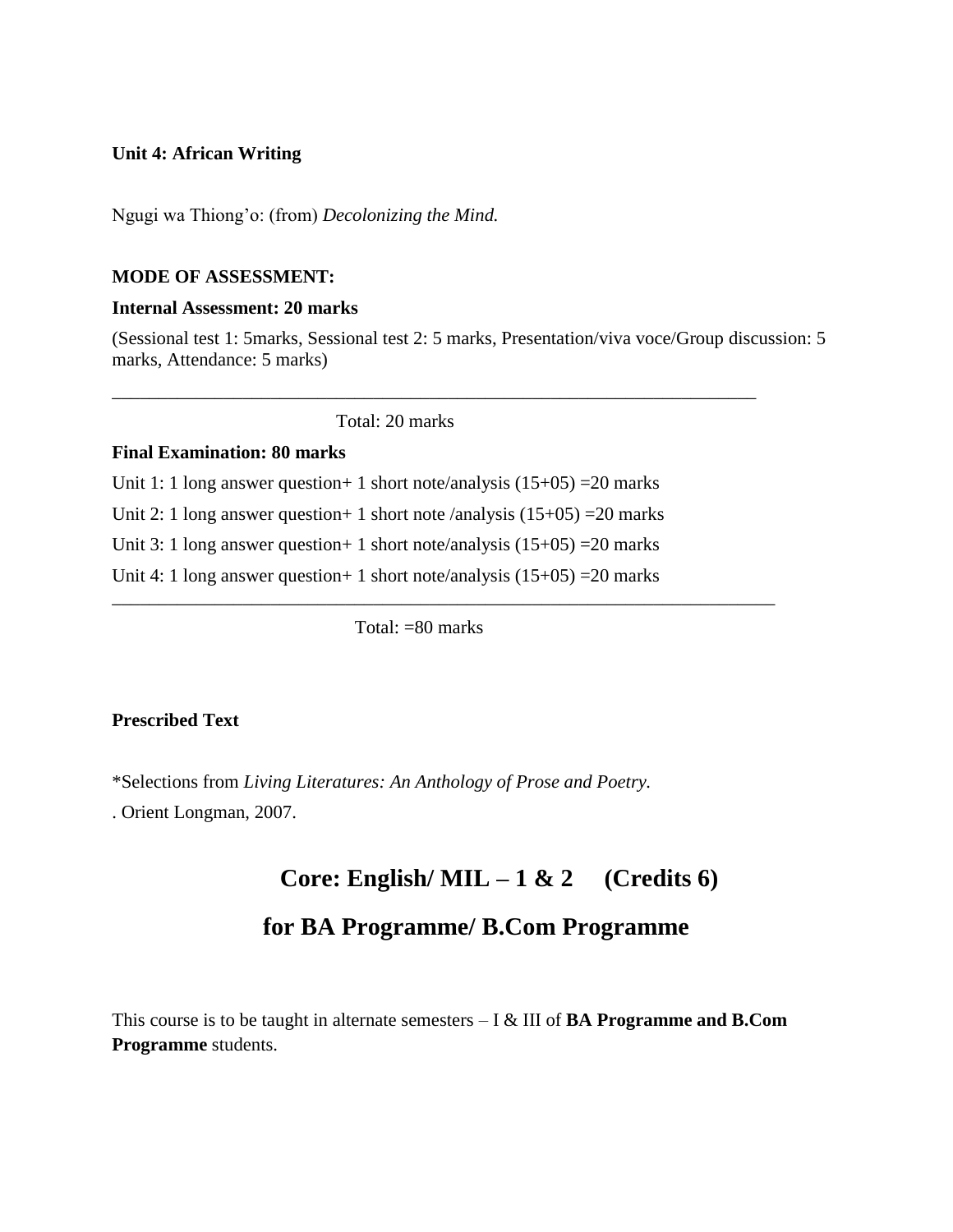## **Learning Objectives**

The learning objectives of English Language Course for B.A./B.Com Programme (CBCS) are common to those of any language which focusses on proficiency in the skills of Listening, Speaking, Reading and Writing. The variation lies within the material used to address differential levels of acquired learning or targets of learning. The present course is tagged with source readings rather than prescriptive readings to allow for flexibility, useful in creating language learning tasks and activities for the projected outcomes. The cited texts open up a wide frame which may be adapted for teaching all four skills. An element of familiarity in terms of themes and contexts facilitates language learning in the class room with appropriate pedagogy. The teacher as facilitator would use warm up exercises to introduce different genres and themes Variations of the materials/readings are encouraged to pre-empt dependency on guides, a trend which results from book-based rather than task-based examination.

## **Course objectives**

The course enhances the skills of reading, writing, speaking and listening. It encourages recognition and awareness of different genres like the short story, poetry, feature articles, etc. Topical and social themes form an integral part of the course The course teaches the students speaking and listening skills in class and tests these skills for a constant monitoring of their proficiency. The course broadens the horizons of the text by project work which is flexible, and enhances the creativity of the student. The course uses activities centred on translation for students, and gives them a composite view of multiculturalism. By the end of the two-semester course the learner should have sufficient vocabulary to read and understand narratives, write coherently, summarise and understand tape scripts/read-aloud, speak fluently and narrate at length with minimal errors in syntax.

## **Semester I**

**English: Writing Skills I (5+1 credits)**

- 1. Diary entry
- 2. Paragraph writing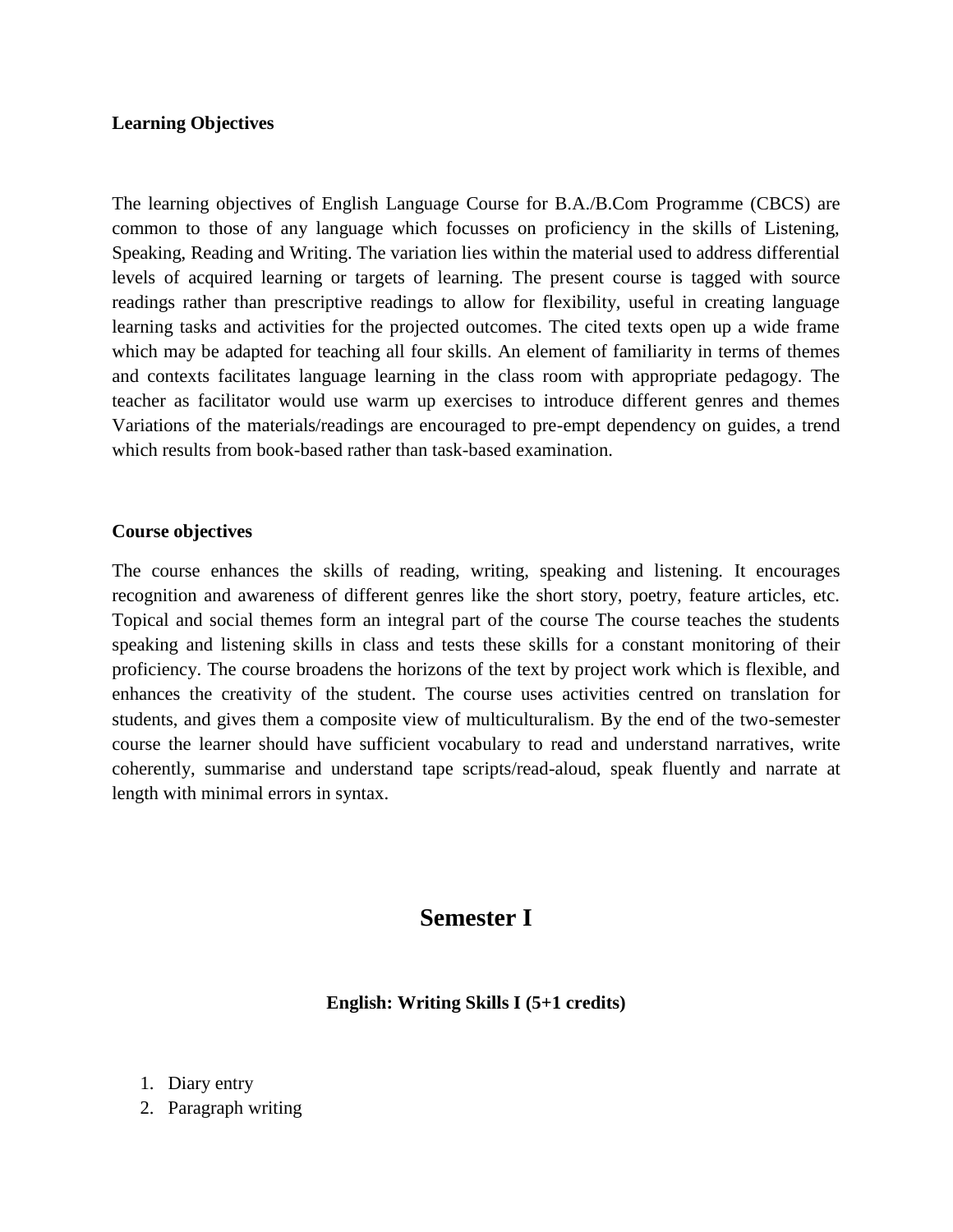- 3. Summary/Note making
- 4. Formal and informal letter writing
- 5. CV/ Resume writing
- 6. Book/ Film reviews

## **Internal assessment (20 marks)**

Speaking skills, Listening/ Comprehension

Project work

## **Suggested projects**

Sports writing, Poetry about women/ men, Poetry in translation, Telling a story,

Fantasy writing, Chat shows, The menace of dowry, A success story etc.

## **MODE OF ASSESSMENT:**

## **Internal Assessment: 20 marks**

(Sessional test 1: 5marks, Sessional test 2: 5 marks, Presentation/viva voce/Group discussion/projects: 5 marks, Attendance: 5 marks)

\_\_\_\_\_\_\_\_\_\_\_\_\_\_\_\_\_\_\_\_\_\_\_\_\_\_\_\_\_\_\_\_\_\_\_\_\_\_\_\_\_\_\_\_\_\_\_\_\_\_\_\_\_\_\_\_\_\_\_\_\_\_\_\_\_\_\_\_\_

Total: 20 marks

## **Final Examination: 80 marks**

| Unit 1 to 6: 6 long answer questions (one from each unit) x 10 marks each = 60 marks |              |
|--------------------------------------------------------------------------------------|--------------|
| Unit 1 to 6: 4 short answer questions (out of $six$ ) + 5 marks each                 | $= 20$ marks |

\_\_\_\_\_\_\_\_\_\_\_\_\_\_\_\_\_\_\_\_\_\_\_\_\_\_\_\_\_\_\_\_\_\_\_\_\_\_\_\_\_\_\_\_\_\_\_\_\_\_\_\_\_\_\_\_\_\_\_\_\_\_\_\_\_\_\_\_\_\_\_

Total: =80 marks

## **Recommended Readings:**

*Fluency in English* (Revised Ed.) Part I, Delhi: Orient Blackswan, 2015.

*El Dorado: A Textbook of Communication Skills*, Orient Blackswan Private Limited, Hyderabad, 2014, Units  $1 - 5$ .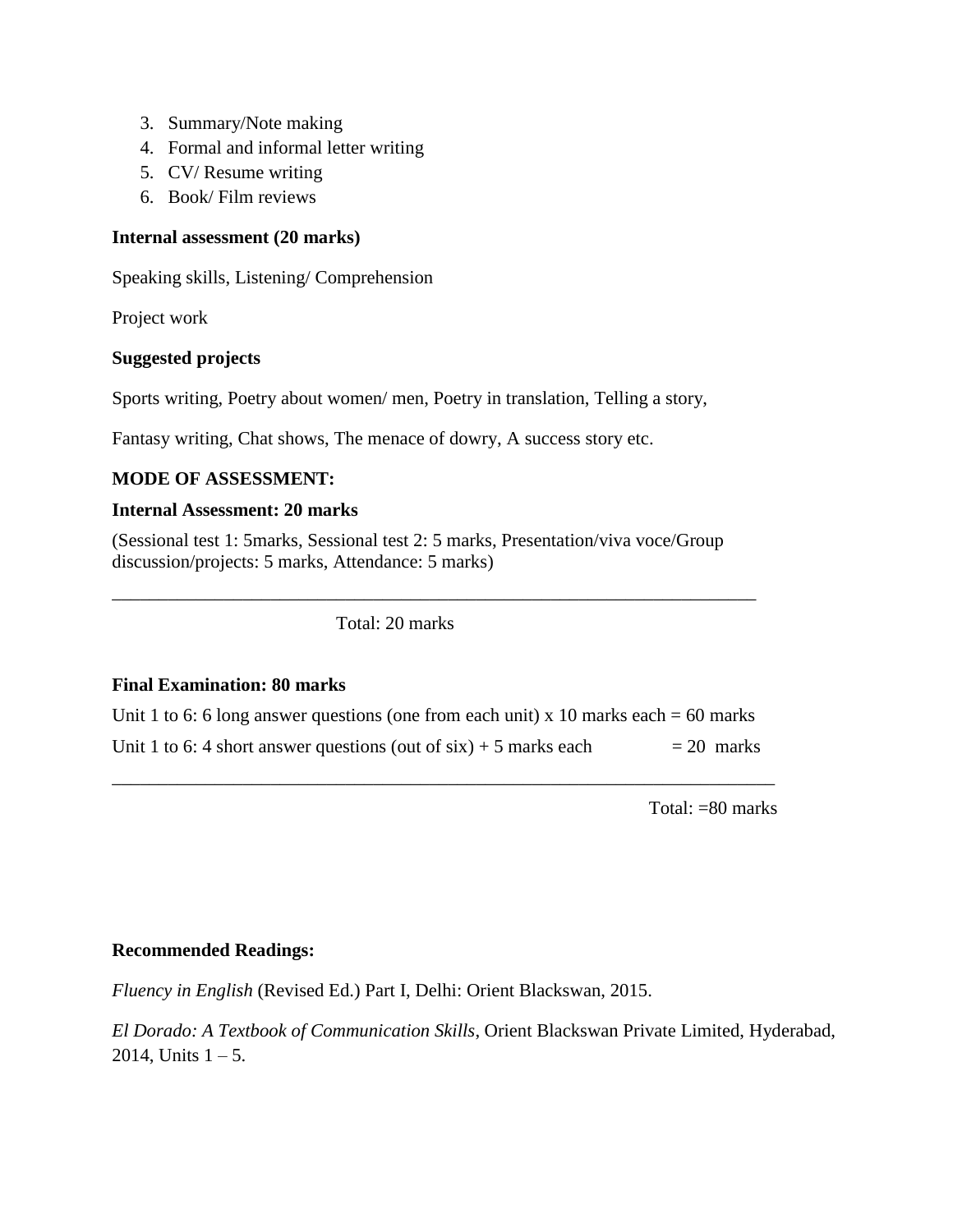*Interchange,* Workbook III, Fourth Edition, Cambridge University Press, Delhi, 2015, Units 1 - 8.

*New Headway,* Intermediate Student's Book, 3rd Edition, Oxford University Press, 2012, Units 1-6.

*Write to be Read*: *Reading, Reflecting & Writing,* Cambridge University Press, Delhi, First South Asian edition 2014, Units 1-4.

## **Semester III**

**English : Writing skills II (5+1 credits)**

- 1. Interview
- 2. Feature article
- 3. Questionnaire/ Survey
- 4. Essay/Speech writing
- 5. Report writing
- 6. Dialogue writing

## **Internal assessment (20 marks)**

Speaking skills, Listening/ comprehension

Project work

## **Suggested projects**

Creative writing, Theatre Action Group (TAG)/ other theatre groups, *Billy Elliot*, Translating a poem, Arranged marriages, Interviewing a celebrity, Writing a newspaper article on a current topic, Today's youth and youth icons, Leadership and politics, Examination system and benefits of reform, The *Mahabharata*, Communalism, Gender discrimination, Social activism.

## **MODE OF ASSESSMENT:**

## **Internal Assessment: 20 marks**

(Sessional test 1: 5marks, Sessional test 2: 5 marks, Presentation/viva voce/Group discussion/projects: 5 marks, Attendance: 5 marks)

\_\_\_\_\_\_\_\_\_\_\_\_\_\_\_\_\_\_\_\_\_\_\_\_\_\_\_\_\_\_\_\_\_\_\_\_\_\_\_\_\_\_\_\_\_\_\_\_\_\_\_\_\_\_\_\_\_\_\_\_\_\_\_\_\_\_\_\_\_

Total: 20 marks

## **Final Examination: 80 marks**